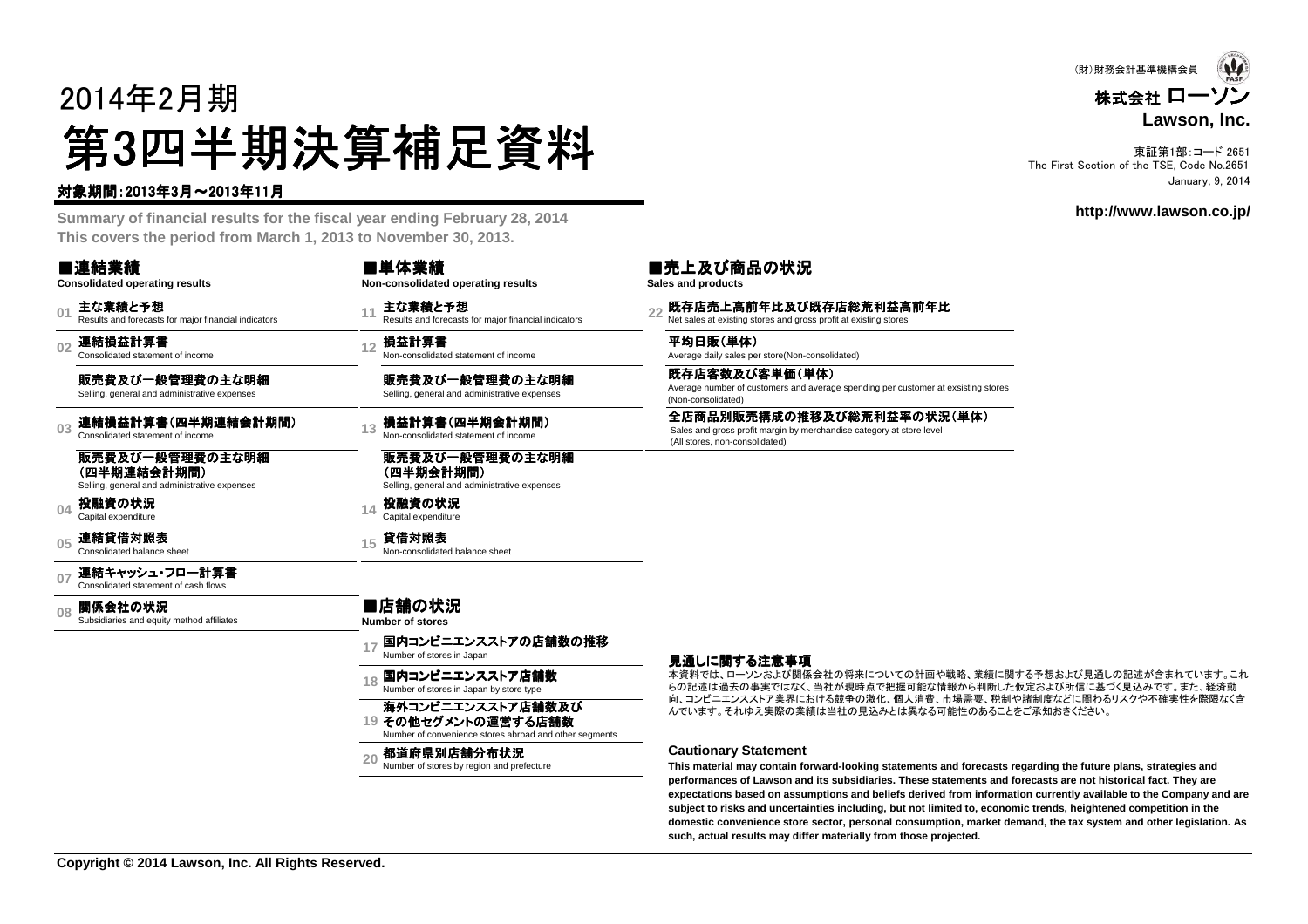### ■主な業績と予想 **Results and forecasts for major financial indicators**

|                                                                                                 | 2011年度/FY2011                      |         |                                   | 2012年度/FY2012 |                                    |           | 2013年度/FY2013                     |           |                                    |           |                                                                                                                                                                                                                                                                     |         |
|-------------------------------------------------------------------------------------------------|------------------------------------|---------|-----------------------------------|---------------|------------------------------------|-----------|-----------------------------------|-----------|------------------------------------|-----------|---------------------------------------------------------------------------------------------------------------------------------------------------------------------------------------------------------------------------------------------------------------------|---------|
|                                                                                                 | 第3四半期/3Q                           |         | 通期/Full year                      |               | 第3四半期/3Q                           |           | 通期/Full year                      |           | 第3四半期/3Q                           |           | 通期計画/Full year (Forecast)                                                                                                                                                                                                                                           |         |
|                                                                                                 | 2011.3.1 - 2011.11.30<br>金額/Amount | 前年比/YoY | 2011.3.1 - 2012.2.29<br>金額/Amount | 前年比/YoY       | 2012.3.1 - 2012.11.30<br>金額/Amount | 前年比/YoY   | 2012.3.1 - 2013.2.28<br>金額/Amount | 前年比/YoY   | 2013.3.1 - 2013.11.30<br>金額/Amount | 前年比/YoY   | 2013.3.1 - 2014.2.28<br>金額/Amount                                                                                                                                                                                                                                   | 前年比/YoY |
| チェーン全店売上高(百万円)<br>Net sales of all convenience stores (millions of yen)                         | 1.380.450                          |         | 108.9% 1.825.809                  | 108.5%        | 1,450,579                          |           | 105.1% 1.906.547                  | 104.4%    | 1.479.564                          | 102.0%    | 1,988,000                                                                                                                                                                                                                                                           | 104.3%  |
| 加盟店売上高(百万円)<br>Net sales of franchised stores (millions of yen)                                 | 1,247,296                          |         | 110.8% 1,651,693                  | 110.1%        | 1,327,435                          |           | 106.4% 1,748,920                  | 105.9%    | 1,375,466                          | 103.6%    | $\overline{\phantom{a}}$                                                                                                                                                                                                                                            |         |
| 直営店売上高(百万円)<br>Net sales of Company-operated stores (millions of yen)                           | 133,153                            | 93.9%   | 174,115                           | 95.0%         | 123,144                            | 92.5%     | 157,627                           | 90.5%     | 104,097                            | 84.5%     |                                                                                                                                                                                                                                                                     |         |
| <b>営業総収入</b> (百万円) <sup>*1</sup> Gross operating revenues (millions of yen)                     | 360,865                            | 109.0%  | 478.957                           | 108.5%        | 372,266                            | 103.2%    | 487.445                           | 101.8%    | 370.035                            | 99.4%     | 503,000                                                                                                                                                                                                                                                             | 103.2%  |
| <b>営業利益</b> (百万円) Operating profit (millions of yen)                                            | 49.772                             | 108.4%  | 61.769                            | 111.2%        | 53.495                             | 107.5%    | 66.246                            | 107.2%    | 54,773                             | 102.4%    | 70,000                                                                                                                                                                                                                                                              | 105.7%  |
| 経常利益 (百万円) Recurring profit (millions of yen)                                                   | 49,763                             | 109.9%  | 61,728                            | 113.1%        | 53,163                             | 106.8%    | 65,926                            | 106.8%    | 55,062                             | 103.6%    | 68,400                                                                                                                                                                                                                                                              | 103.8%  |
| 四半期(当期)純利益 (百万円) Net profit (millions of yen)                                                   | 20,614                             | 99.2%   | 24,885                            | 98.0%         | 28,546                             | 138.5%    | 33,182                            | 133.3%    | 30,468                             | 106.7%    | 35,900                                                                                                                                                                                                                                                              | 108.2%  |
| 1株当たり四半期(当期)純利益 (円)*2 Net profit per share (yen)                                                |                                    | 206.41  |                                   | 249.17        |                                    | 285.79    |                                   | 332.20    |                                    | 305.00    | 359.36                                                                                                                                                                                                                                                              |         |
| <b>純資産</b> (百万円) Net assets (millions of yen)                                                   | 209,907                            |         |                                   | 214,662       |                                    | 223,412   | 230,181                           |           | 242,219                            |           | $\overline{\phantom{m}}$                                                                                                                                                                                                                                            |         |
| 総資産 (百万円) Total assets (millions of yen)                                                        | 519.908                            |         |                                   | 531.453       |                                    | 552.103   | 579.809                           |           | 618.888                            |           | $\overline{\phantom{m}}$                                                                                                                                                                                                                                            |         |
| 1株当たり純資産 (円) Net assets per share (yen)                                                         | 2,068.48                           |         | 2,114.00                          |               | 2,200.15                           |           | 2,267.17                          |           | 2,371.82                           |           | $\overline{\phantom{a}}$                                                                                                                                                                                                                                            |         |
| 総資産四半期(当期)純利益率 ROA                                                                              | 4.1%                               |         |                                   | 4.9%          |                                    | 5.3%      |                                   | 6.0%      |                                    | 5.1%      | $\overline{\phantom{a}}$                                                                                                                                                                                                                                            |         |
| 自己資本四半期(当期)純利益率 ROE                                                                             | 10.1%                              |         |                                   | 12.0%         |                                    | 13.3%     |                                   | 15.2%     |                                    | 13.2%     | $\overline{\phantom{m}}$                                                                                                                                                                                                                                            |         |
| 流動比率 Current ratio                                                                              |                                    | 72.8%   |                                   | 73.5%         |                                    | 72.2%     |                                   | 75.2%     |                                    | 79.1%     | $\overline{\phantom{a}}$                                                                                                                                                                                                                                            |         |
| 固定比率 Fixed ratio                                                                                |                                    | 177.0%  |                                   | 175.8%        |                                    | 177.5%    |                                   | 176.4%    |                                    | 174.9%    | $\overline{\phantom{m}}$                                                                                                                                                                                                                                            |         |
| <b>自己資本比率</b> Shareholders' equity ratio                                                        |                                    | 39.7%   | 39.7%                             |               |                                    | 39.8%     | 39.1%                             |           | 38.3%                              |           | $\frac{1}{2}$                                                                                                                                                                                                                                                       |         |
| 営業活動によるキャッシュ・フロー (百万円)<br>Net cash provided by (used in) operating activities (millions of yen) |                                    | 63,293  | 86,356                            |               | 45.869                             |           | 85.188                            |           | 69.176                             |           |                                                                                                                                                                                                                                                                     |         |
| 投資活動によるキャッシュ・フロー (百万円)<br>Net cash provided by (used in) investing activities (millions of yen) | $-38,956$                          |         | $-52,912$                         |               | $-41.173$                          |           | $-54,196$                         |           | $-40,099$                          |           |                                                                                                                                                                                                                                                                     |         |
| 財務活動によるキャッシュ・フロー (百万円)<br>Net cash provided by (used in) financing activities (millions of yen) | $-24,174$                          |         |                                   | $-27,544$     |                                    | $-28.566$ |                                   | $-31,979$ |                                    | $-34,548$ |                                                                                                                                                                                                                                                                     |         |
| 現金及び現金同等物の期末残高 (百万円)<br>Cash and cash equivalents at end of period (millions of yen)            |                                    | 67,876  |                                   | 73,670        |                                    | 49,800    |                                   | 72,766    |                                    | 68,592    |                                                                                                                                                                                                                                                                     |         |
| (注)                                                                                             |                                    |         |                                   |               | <b>Notes</b>                       |           |                                   |           |                                    |           | *1 The gross operating revenues are a sum of total sales of Lawson group stores and commissions from franchised stores.<br>*2 Forecasted net profit per share in the full-year plan is calculated based on the number of outstanding share as of November 30, 2013. |         |

**LAWSON**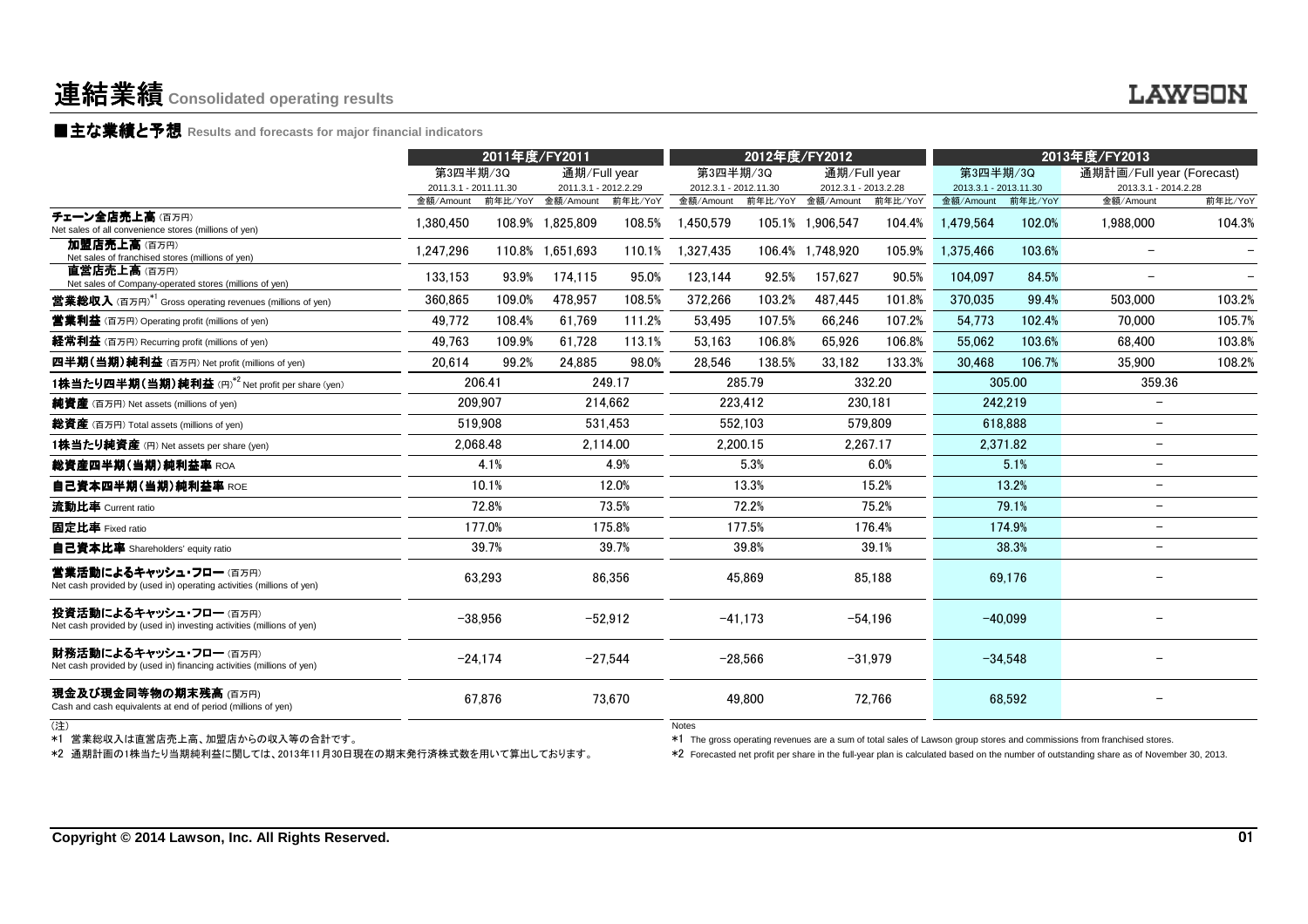## ■連結損益計算書 ■連結損益計算書**Consolidated statement of income**

|                                                          |                 | 2011年度第3四半期累計期間       | 2012年度第3四半期累計期間       |                          |                       | 2013年度第3四半期累計期間 |                     |  |
|----------------------------------------------------------|-----------------|-----------------------|-----------------------|--------------------------|-----------------------|-----------------|---------------------|--|
|                                                          |                 | 2011.3.1 - 2011.11.30 | 2012.3.1 - 2012.11.30 |                          | 2013.3.1 - 2013.11.30 |                 | Increase (Decrease) |  |
|                                                          |                 | 百万円/Millions of yen   | 百万円/Millions of yen   | 前年比/YoY                  | 百万円/Millions of yen   | 前年比/YoY         | 百万円/Millions of yen |  |
| A.営業総収入 Gross operating revenues                         | $B + E$         | 360.865               | 372,266               | 103.2%                   | 370.035               | 99.4%           | $-2,230$            |  |
| <b>B.売上高</b> Net sales*1                                 |                 | 156.929               | 149.103               | 95.0%                    | 130.177               | 87.3%           | $-18.926$           |  |
| C.売上原価 Cost of goods sold <sup>*2</sup>                  |                 | 117,822               | 112.067               | 95.1%                    | 97.996                | 87.4%           | $-14,071$           |  |
| D.売上総利益 Gross profit on sales*3                          | $B - C$         | 39,106                | 37.035                | 94.7%                    | 32.180                | 86.9%           | $-4,855$            |  |
| <b>E.営業収入</b> Operating revenues                         | $F + G$         | 203.936               | 223.162               | 109.4%                   | 239,858               | 107.5%          | 16,695              |  |
| F.加盟店からの収入 Franchise commission from franchised stores   |                 | 163.755               | 175.951               | 107.4%                   | 184.707               | 105.0%          | 8,756               |  |
| G.その他の営業収入 Other                                         |                 | 40.180                | 47.211                | 117.5%                   | 55,151                | 116.8%          | 7,939               |  |
| H.営業総利益 Gross operating profit                           | $A - C = D + E$ | 243,043               | 260.198               | 107.1%                   | 272,039               | 104.6%          | 11,840              |  |
| L販売費及び一般管理費 Selling, general and administrative expenses |                 | 193.270               | 206.702               | 107.0%                   | 217.266               | 105.1%          | 10,563              |  |
| <b>J.営業利益</b> Operating profit                           | $H - I$         | 49.772                | 53,495                | 107.5%                   | 54,773                | 102.4%          | 1,277               |  |
| 営業外収益 Non-operating income                               |                 | 1.618                 | 1.453                 | 89.8%                    | 2.118                 | 145.8%          | 665                 |  |
| 営業外費用 Non-operating expenses                             |                 | 1,628                 | 1,785                 | 109.7%                   | 1.829                 | 102.4%          | 43                  |  |
| 経常利益 Recurring profit                                    |                 | 49,763                | 53,163                | 106.8%                   | 55.062                | 103.6%          | 1,898               |  |
| 特別利益 Extraordinary gain                                  |                 | 2,042                 | 324                   | 15.9%                    | 403                   | 124.6%          | 79                  |  |
| 特別損失 Extraordinary loss                                  |                 | 16,107                | 3.859                 | 24.0%                    | 4,322                 | 112.0%          | 463                 |  |
| 税金等調整前四半期純利益 Income before income taxes                  |                 | 35,699                | 49.628                | 139.0%                   | 51.143                | 103.1%          | 1,515               |  |
| 法人税、住民税及び事業税 Income taxes - current                      |                 | 17.144                | 18,916                | 110.3%                   | 19,906                | 105.2%          | 990                 |  |
| 法人税等調整額 Deferred income taxes                            |                 | $-2.692$              | 1.919                 | $\overline{\phantom{0}}$ | 573                   | 29.9%           | $-1,346$            |  |
| 少数株主損益調整前四半期純利益 Income before minority interests         |                 | 21,246                | 28,792                | 135.5%                   | 30,663                | 106.5%          | 1,871               |  |
| 少数株主利益 Minority interests in net profit                  |                 | 632                   | 245                   | 38.8%                    | 194                   | 79.3%           | $-50$               |  |
| 四半期純利益 Net profit                                        |                 | 20,614                | 28,546                | 138.5%                   | 30,468                | 106.7%          | 1,921               |  |
|                                                          |                 |                       |                       |                          |                       |                 |                     |  |

■販売費及び一般管理費の主な明細 Selling, general and administrative expenses<br>- A011左座第0冊 当開<del>引</del>

|                                                          | 2011年度第3四半期累計期間       | 2012年度第3四半期累計期間<br>2012.3.1 - 2012.11.30 |         | 2013年度第3四半期累計期間<br>2013.3.1 - 2013.11.30 |        | 前年増減<br>Increase (Decrease) |  |
|----------------------------------------------------------|-----------------------|------------------------------------------|---------|------------------------------------------|--------|-----------------------------|--|
|                                                          | 2011.3.1 - 2011.11.30 |                                          |         |                                          |        |                             |  |
|                                                          | 百万円/Millions of yen   | 百万円/Millions of yen                      | 前年比/YoY | 百万円/Millions of yen                      | 前年比YoY | 百万円/Millions of yen         |  |
| 地代家賃 Rents                                               | 58.342                | 62.760                                   | 107.6%  | 66.667                                   | 106.2% | 3.907                       |  |
| 人件費 Personal expenses                                    | 45.262                | 45.236                                   | 99.9%   | 44.390                                   | 98.1%  | $-845$                      |  |
| 動産リース料 Equipment leasing charges                         | 6,334                 | 4.517                                    | 71.3%   | 3.268                                    | 72.3%  | $-1.249$                    |  |
| 有形固定資産減価償却費 Depreciation of property and store equipment | 20.934                | 24.696                                   | 118.0%  | 27.524                                   | 111.5% | 2,827                       |  |
| <b>広告宣伝費</b> Advertising and promotional expenses        | 10.324                | 12,955                                   | 125.5%  | 14.232                                   | 109.9% | 1.276                       |  |
| その他 Other                                                | 52.072                | 56.535                                   | 108.6%  | 61,182                                   | 108.2% | 4,646                       |  |
| 合計 Total                                                 | 193.270               | 206.702                                  | 107.0%  | 217.266                                  | 105.1% | 10,563                      |  |
| (注)                                                      |                       | Notes                                    |         |                                          |        |                             |  |

\*1「売上高」は、直営店売上高及びEコマース売上高の合計です。

\*2 「売上原価」は、商品売上原価です。

\*3 「売上総利益」は、商品売上総利益です。

\*1 Net sales of Company-owned stores and e-commerce business.

\*2 Cost of goods sold.

\*3 Gross profit on goods sales.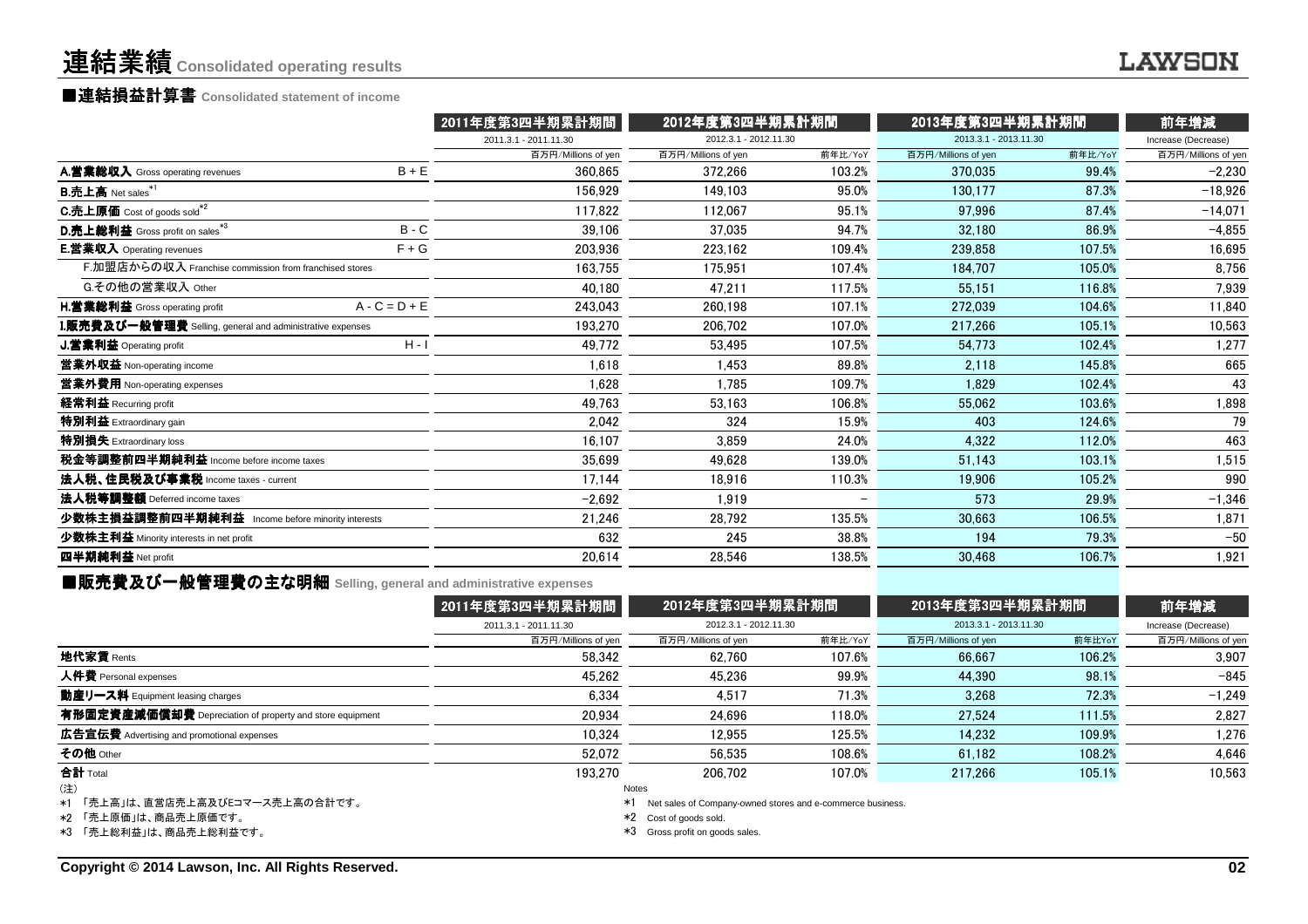### ■連結損益計算書 ■連結損益計算書(四半期連結会計期間 (四半期連結会計期間) **Consolidated statement of income**

|                                                          |                 | 2011年度第3四半期会計期間       | 2012年度第3四半期会計期間       |         | 2013年度第3四半期会計期間       |         | 前年増減                |  |
|----------------------------------------------------------|-----------------|-----------------------|-----------------------|---------|-----------------------|---------|---------------------|--|
|                                                          |                 | 2011.9.1 - 2011.11.30 | 2012.9.1 - 2012.11.30 |         | 2013.9.1 - 2013.11.30 |         | Increase (Decrease) |  |
|                                                          |                 | 百万円/Millions of yen   | 百万円/Millions of yen   | 前年比/YoY | 百万円/Millions of yen   | 前年比/YoY | 百万円/Millions of yen |  |
| A.営業総収入 Gross operating revenues                         | $B + E$         | 120.844               | 123.303               | 102.0%  | 121.838               | 98.8%   | $-1,464$            |  |
| $B.\overline{\textbf{h}}$ 上高 Net sales $*1$              |                 | 52,046                | 48,259                | 92.7%   | 41.890                | 86.8%   | $-6,368$            |  |
| C.売上原価 Cost of goods sold <sup>*2</sup>                  |                 | 39,099                | 36.487                | 93.3%   | 31.544                | 86.5%   | $-4,942$            |  |
| D.売上総利益 Gross profit on sales*3                          | $B - C$         | 12,947                | 11.772                | 90.9%   | 10.346                | 87.9%   | $-1,426$            |  |
| <b>E.営業収入</b> Operating revenues                         | $F + G$         | 68.798                | 75.043                | 109.1%  | 79.947                | 106.5%  | 4,904               |  |
| F.加盟店からの収入 Franchise commission from franchised stores   |                 | 55,538                | 58.767                | 105.8%  | 61.282                | 104.3%  | 2,514               |  |
| G.その他の営業収入 Other                                         |                 | 13.259                | 16.275                | 122.7%  | 18.664                | 114.7%  | 2,389               |  |
| H.営業総利益 Gross operating profit                           | $A - C = D + E$ | 81.745                | 86.815                | 106.2%  | 90,294                | 104.0%  | 3,478               |  |
| L販売費及び一般管理費 Selling, general and administrative expenses |                 | 64.542                | 67.874                | 105.2%  | 71.145                | 104.8%  | 3,271               |  |
| J.営業利益 Operating profit                                  | $H - I$         | 17,202                | 18.941                | 110.1%  | 19,148                | 101.1%  | 206                 |  |
| 営業外収益 Non-operating income                               |                 | 453                   | 528                   | 116.4%  | 844                   | 159.8%  | 315                 |  |
| 営業外費用 Non-operating expenses                             |                 | 494                   | 566                   | 114.5%  | 463                   | 81.8%   | $-103$              |  |
| 経常利益 Recurring profit                                    |                 | 17.161                | 18,903                | 110.1%  | 19.529                | 103.3%  | 625                 |  |
| 特別利益 Extraordinary gain                                  |                 | 1.805                 | 14                    | 0.8%    | 403                   |         | 389                 |  |
| 特別損失 Extraordinary loss                                  |                 | 418                   | 288                   | 69.0%   | 866                   | 299.9%  | 577                 |  |
| 税金等調整前四半期純利益 Income before income taxes                  |                 | 18.548                | 18.629                | 100.4%  | 19.066                | 102.3%  | 437                 |  |
| 法人税、住民税及び事業税 Income taxes - current                      |                 | 6,069                 | 6.831                 | 112.6%  | 6.492                 | 95.0%   | $-338$              |  |
| 法人税等調整額 Deferred income taxes                            |                 | 663                   | 980                   | 147.7%  | 997                   | 101.7%  | 17                  |  |
| 少数株主損益調整前四半期純利益 Income before minority interests         |                 | 11,815                | 10,818                | 91.6%   | 11,576                | 107.0%  | 758                 |  |
| 少数株主利益 Minority interests in net profit                  |                 | 161                   | 132                   | 82.1%   | 155                   | 117.1%  | 22                  |  |
| 四半期純利益 Net profit                                        |                 | 11,653                | 10,685                | 91.7%   | 11,420                | 106.9%  | 735                 |  |
|                                                          |                 |                       |                       |         |                       |         |                     |  |

### ■販売費及び一般管理費の主な明細(四半期連結会計期間 (四半期連結会計期間) **Selling, general and administrative expenses**

|                                                          | 2011年度第3四半期会計期間       | 2012年度第3四半期会計期間<br>2012.9.1 - 2012.11.30 |         | 2013年度第3四半期会計期間<br>2013.9.1 - 2013.11.30 |        | 前年増減<br>Increase (Decrease) |  |
|----------------------------------------------------------|-----------------------|------------------------------------------|---------|------------------------------------------|--------|-----------------------------|--|
|                                                          | 2011.9.1 - 2011.11.30 |                                          |         |                                          |        |                             |  |
|                                                          | 百万円/Millions of yen   | 百万円/Millions of yen                      | 前年比/YoY | 百万円/Millions of yen                      | 前年比YoY | 百万円/Millions of yen         |  |
| 地代家賃 Rents                                               | 19.783                | 21.387                                   | 108.1%  | 22.425                                   | 104.9% | 1.038                       |  |
| 人件費 Personal expenses                                    | 15.403                | 14.759                                   | 95.8%   | 14.518                                   | 98.4%  | $-240$                      |  |
| 動産リース料 Equipment leasing charges                         | 1,969                 | 1.377                                    | 70.0%   | 974                                      | 70.7%  | $-403$                      |  |
| 有形固定資産減価償却費 Depreciation of property and store equipment | 7.450                 | 8.760                                    | 117.6%  | 9.657                                    | 110.2% | 896                         |  |
| <b>広告宣伝費</b> Advertising and promotional expenses        | 3.462                 | 4.052                                    | 117.0%  | 4.033                                    | 99.5%  | $-18$                       |  |
| その他 Other                                                | 16.473                | 17.536                                   | 106.5%  | 19.536                                   | 111.4% | 1,999                       |  |
| 合計 Total                                                 | 64.542                | 67.874                                   | 105.2%  | 71.145                                   | 104.8% | 3,271                       |  |
| (注)                                                      | Notes                 |                                          |         |                                          |        |                             |  |

\*1「売上高」は、直営店売上高及びEコマース売上高の合計です。

\*2 「売上原価」は、商品売上原価です。

\*3 「売上総利益」は、商品売上総利益です。

\*1 Net sales of Company-owned stores and e-commerce business.

\*2 Cost of goods sold.

\*3 Gross profit on goods sales.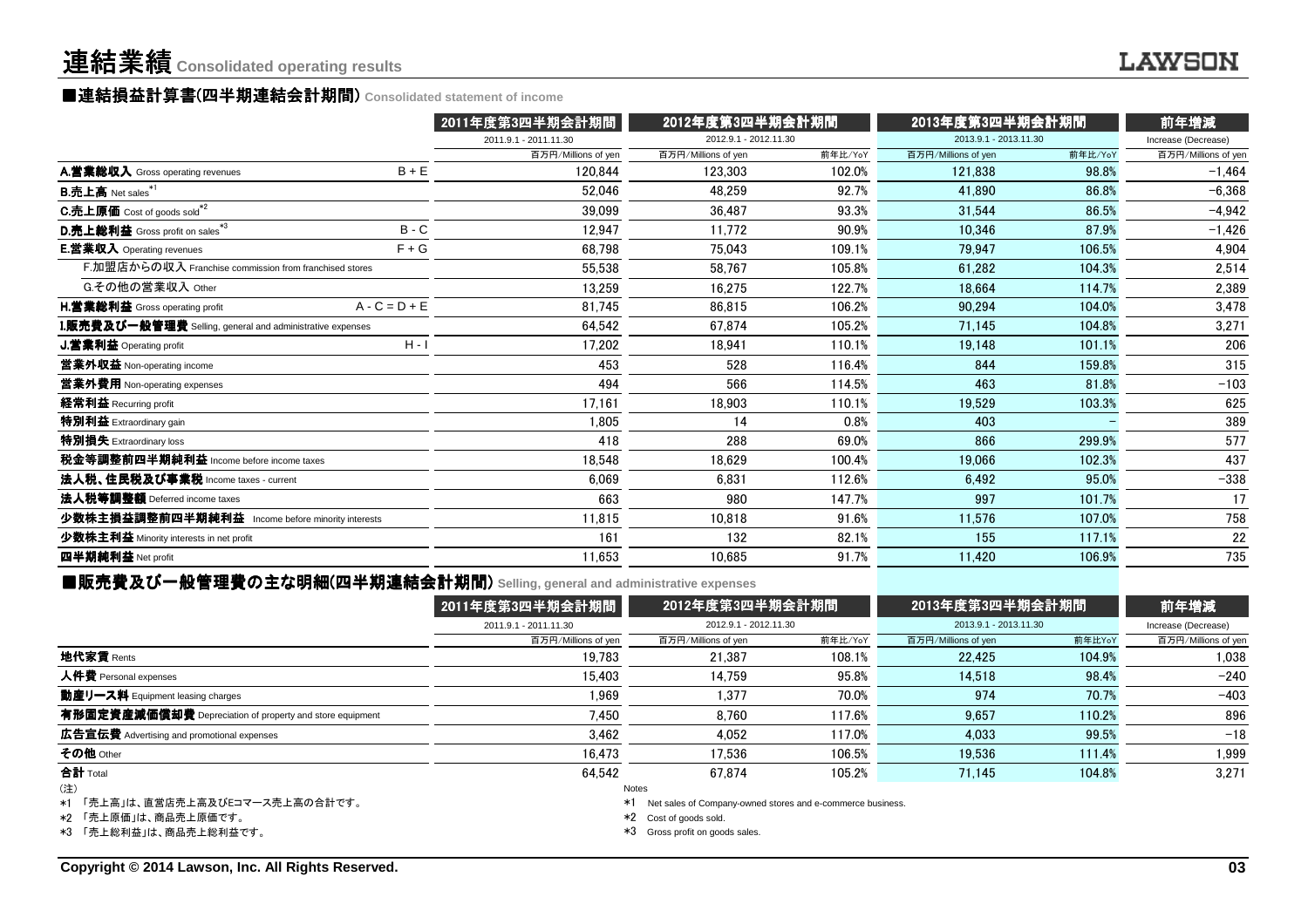### **LAWSON**

| ■投融資の状況                                                     | 2011年度第3四半期累計期間    2012年度第3四半期累計期間 |                       | 2013年度第3四半期累計期間       | 前年増減                | 2013年度計画                        |
|-------------------------------------------------------------|------------------------------------|-----------------------|-----------------------|---------------------|---------------------------------|
| Capital expenditure                                         | 2011.3.1 - 2011.11.30              | 2012.3.1 - 2012.11.30 | 2013.3.1 - 2013.11.30 | Increase (Decrease) | Forecast / 2013.3.1 - 2014.2.28 |
|                                                             | 百万円/Millions of yen                | 百万円/Millions of yen   | 百万円/Millions of yen   | 百万円/Millions of yen | 百万円/Millions of yen             |
| 新店投資 New store investments                                  | 14.235                             | 26,227                | 22,800                | $-3.427$            | 33,500                          |
| 既存店投資 Existing store investments                            | 7.160                              | 5,950                 | 4,852                 | $-1.098$            | 12.000                          |
| システム関連投資 IT-related investments                             | 5.793                              | 4.111                 | 3.548                 | $-563$              | 7.500                           |
| その他 Other                                                   | 775                                | 2.206                 | 1,607                 | $-599$              | 5,000                           |
| 投資小計 Subtotal                                               | 27.964                             | 38,496                | 32,809                | $-5,687$            | 58,000                          |
| 出資•融資 Investments and advances                              | 10.492                             | 777                   | 5.290                 | 4,513               | 7.000                           |
| リース Leases*                                                 | 16,990                             | 15,656                | 21,835                | 6,179               | 31,000                          |
| 合計 Total                                                    | 55,446                             | 54,930                | 59,934                | 5,004               | 96,000                          |
| 有形固定資産減価償却費<br>Depreciation of property and store equipment | 20,934                             | 24.696                | 27.524                | 2,827               | 39,100                          |
| 無形固定資産償却費 Amortization of intangible assets                 | 6.686                              | 7.362                 | 7.439                 | 77                  | 10,300                          |
| 減価償却費計 Total depreciation and amortization                  | 27.620                             | 32.058                | 34.963                | 2,905               | 49.400                          |
| (注)                                                         |                                    |                       | Notes                 |                     |                                 |

\* 2013年度のリース債務の返済による支出は12,758百万円です。

\* The amount of repayments of lease obligations (consolidated) is 12,758 million of yen in FY2013.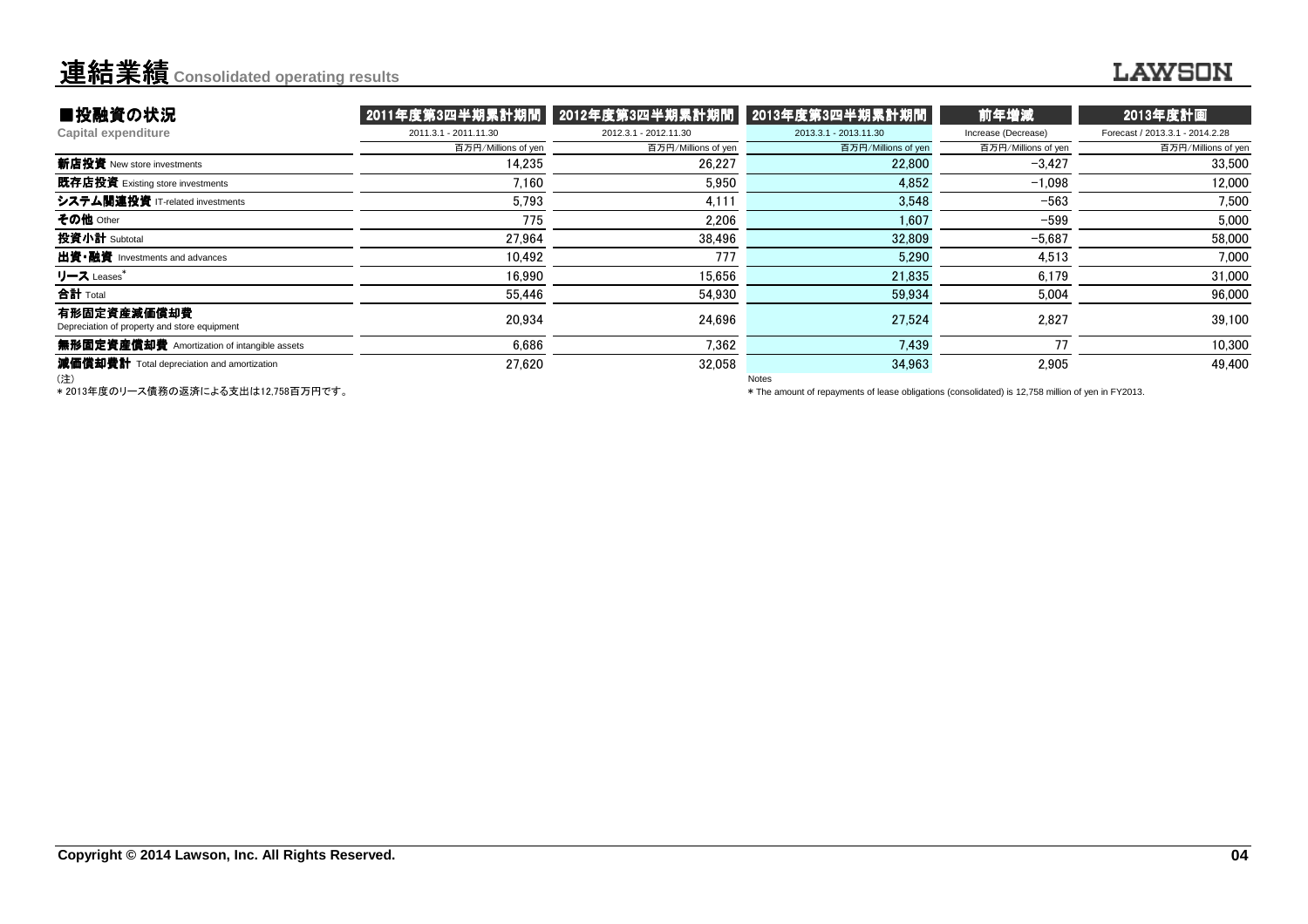### **LAWSON**

### ■連結貸借対照表 Consolidated balance sheet

|                                                                            | 2011年度<br>(2012年2月29日現在) | 2012年度<br>(2013年2月28日現在) | 2013年度第3四半期<br>(2013年11月30日現在) | 2012年度末からの増減                       |
|----------------------------------------------------------------------------|--------------------------|--------------------------|--------------------------------|------------------------------------|
|                                                                            | FY2011 (As of 2012.2.29) | FY2012 (As of 2013.2.28) | FY2013 (As of 2013.11.30)      | Increase (Decrease) from 2013.2.28 |
| [資産の部 Assets]                                                              | 百万円/Millions of yen      | 百万円/Millions of yen      | 百万円/Millions of yen            | 百万円/Millions of yen                |
| 流動資産 Current assets                                                        | 160.157                  | 180.296                  | 204.408                        | 24.112                             |
| 現金及び預金 Cash and deposits                                                   | 79.074                   | 84.770                   | 82.596                         | $-2.173$                           |
| 加盟店貸勘定 Accounts receivable - due from franchised stores                    | 19,521                   | 25,374                   | 34,577                         | 9,203                              |
| 商品 Merchandise inventories                                                 | 8.075                    | 8.963                    | 10.158                         | 1,195                              |
| 前払費用 Prepaid expenses                                                      | 8,110                    | 8,793                    | 10,980                         | 2,186                              |
| 未収入金 Accounts receivable - other                                           | 32.645                   | 46.008                   | 53.433                         | 7,425                              |
| 繰延税金資産 Deferred tax assets                                                 | 4,800                    | 4,656                    | 3,445                          | $-1,210$                           |
| その他 Other                                                                  | 8.079                    | 3.011                    | 11.053                         | 8,042                              |
| 貸倒引当金 Allowance for doubtful accounts                                      | $-149$                   | $-1.281$                 | $-1.836$                       | $-555$                             |
| 固定資産 Non-current assets                                                    | 371,295                  | 399,513                  | 414,480                        | 14,967                             |
| 有形固定資産 Property, plant and equipment                                       | 183.835                  | 209.138                  | 225.897                        | 16,758                             |
| ・建物及び構築物 Buildings and structures                                          | 107.061                  | 118,372                  | 126,257                        | 7,885                              |
| ・車両運搬具及び工具器具備品 Vehicles, tools, furniture and fixtures                     | 14.013                   | 14,761                   | 12.837                         | $-1,924$                           |
| ・リース資産 Lease assets                                                        | 54,137                   | 65.799                   | 75,567                         | 9,768                              |
| •その他 Other                                                                 | 8.622                    | 10,205                   | 11,234                         | 1,028                              |
| 無形固定資産 Intangible assets                                                   | 38.977                   | 34.089                   | 30.684                         | $-3.404$                           |
| 投資その他の資産 Investments and other assets                                      | 148.483                  | 156,285                  | 157,898                        | 1,613                              |
| ・長期貸付金 Long-term loans receivable                                          | 32,138                   | 34,580                   | 33.449                         | $-1,131$                           |
| ・差入保証金 Lease deposits                                                      | 83.665                   | 86.109                   | 86,008                         | $-100$                             |
| •繰延税金資産 Deferred tax assets                                                | 16,870                   | 16,215                   | 16,973                         | 757                                |
| •その他 Other                                                                 | 31.659                   | 20.596                   | 22.535                         | 1,938                              |
| •貸倒引当金 Allowance for doubtful accounts                                     | $-15,851$                | $-1,217$                 | $-1,067$                       | 149                                |
| 資産合計 Total Assets                                                          | 531,453                  | 579.809                  | 618.888                        | 39,079                             |
| 有形固定資産の減価償却累計額<br>Accumulated depreciation of property and store equipment | 180,425                  | 207,651                  | 229,551                        | 21,899                             |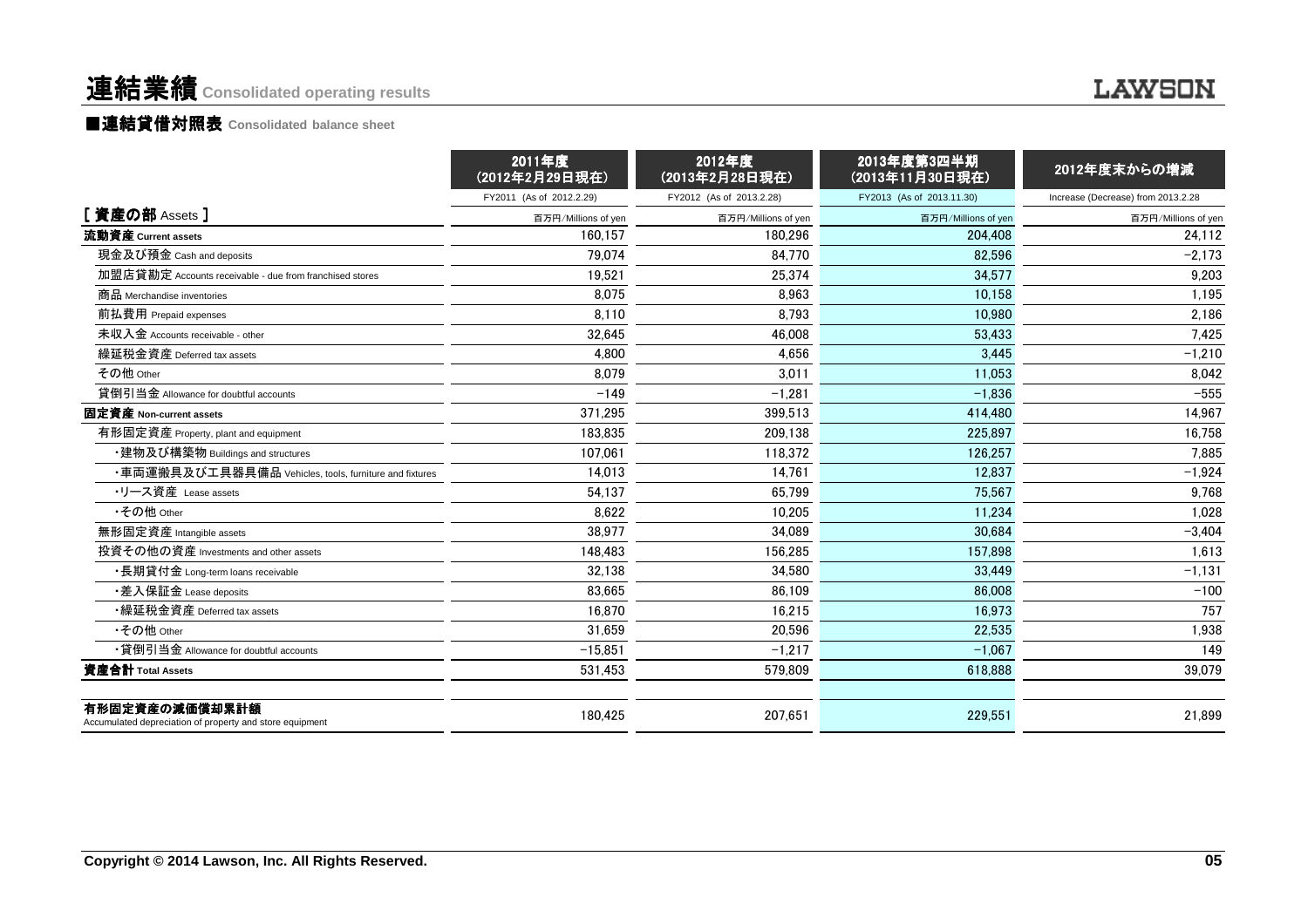|                                                                                             | 2011年度<br>(2012年2月29日現在) | 2012年度<br>(2013年2月28日現在) | 2013年度第3四半期<br>(2013年11月30日現在) | 2012年度末からの増減                       |
|---------------------------------------------------------------------------------------------|--------------------------|--------------------------|--------------------------------|------------------------------------|
|                                                                                             | FY2011 (As of 2012.2.29) | FY2012 (As of 2013.2.28) | FY2013 (As of 2013.11.30)      | Increase (Decrease) from 2013.2.28 |
| [負債の部 Liabilities]                                                                          | 百万円/Millions of yen      | 百万円/Millions of yen      | 百万円/Millions of yen            | 百万円/Millions of yen                |
| 流動負債 Current liabilities                                                                    | 217,978                  | 239,794                  | 258.338                        | 18,544                             |
| 買掛金 Accounts payable - trade                                                                | 88,262                   | 87,187                   | 102,635                        | 15,447                             |
| 加盟店借勘定 Accounts payable - due to franchised stores                                          | 1,390                    | 1,403                    | 1,222                          | $-181$                             |
| リース債務 Lease obligations                                                                     | 11,223                   | 14,489                   | 16,120                         | 1,631                              |
| 未払金 Accounts payable-other                                                                  | 17,541                   | 26.105                   | 31.170                         | 5.064                              |
| 未払法人税等 Income taxes payable                                                                 | 15,305                   | 14,474                   | 7,233                          | $-7,240$                           |
| 預り金 Deposits payable                                                                        | 75.004                   | 87.529                   | 91.466                         | 3.937                              |
| 賞与引当金 Provision for bonuses                                                                 | 3,204                    | 2,544                    | 1,289                          | $-1,254$                           |
| ポイント引当金 Provision for point card certificates                                               | 701                      | 215                      | 146                            | $-69$                              |
| その他 Other                                                                                   | 5,345                    | 5,844                    | 7.054                          | 1,210                              |
| 固定負債 Non-current liabilities                                                                | 98.812                   | 109.833                  | 118.331                        | 8,497                              |
| 長期リース債務 Long-term lease obligations                                                         | 37,902                   | 47,207                   | 55,956                         | 8,749                              |
| 退職給付引当金 Liability for employees' retirement benefits                                        | 8,745                    | 9,898                    | 10,827                         | 929                                |
| 役員退職慰労引当金<br>Allowance for retirement benefits to executive officers and corporate auditors | 308                      | 332                      | 393                            | 60                                 |
| 長期預り保証金 Long-term guarantee deposits                                                        | 35,735                   | 34,804                   | 32,806                         | $-1,998$                           |
| 資産除去債務 Asset retirement obligations                                                         | 15,161                   | 16,682                   | 17,565                         | 882                                |
| その他 Other                                                                                   | 960                      | 907                      | 781                            | $-125$                             |
| 負債合計 Total liabilities                                                                      | 316,791                  | 349,627                  | 376,669                        | 27,042                             |
| [純資産の部 Net assets]                                                                          |                          |                          |                                |                                    |
| 株主資本 Shareholders' equity                                                                   | 211.835                  | 225.785                  | 235.307                        | 9.522                              |
| 資本金 Common stock                                                                            | 58,506                   | 58,506                   | 58,506                         |                                    |
| 資本剰余金 Additional paid-in capital                                                            | 47.707                   | 47.718                   | 47.731                         | 13                                 |
| 利益剰余金 Retained earnings                                                                     | 107,249                  | 121,154                  | 130.644                        | 9,490                              |
| 自己株式 Treasury stock                                                                         | $-1.627$                 | $-1,593$                 | $-1,575$                       | 18                                 |
| その他の包括利益累計額 Accumulated other comprehensive income                                          | $-680$                   | 690                      | 1.635                          | 945                                |
| その他有価証券評価差額金<br>Net unrealized gain (loss) on available-for-sale securities                 | $-11$                    | 78                       | $-125$                         | $-203$                             |
| 土地再評価差額金 Revaluation reserve for land                                                       | $-567$                   | $-567$                   | $-567$                         |                                    |
| 為替換算調整勘定 Foreign currency translation adjustments                                           | $-101$                   | 1,179                    | 2,329                          | 1,149                              |
| 新株予約権 Subscription rights to shares                                                         | 442                      | 427                      | 571                            | 144                                |
| 少数株主持分 Minority interests                                                                   | 3,064                    | 3,279                    | 4,704                          | 1,425                              |
| 純資産合計 Net assets                                                                            | 214,662                  | 230,181                  | 242,219                        | 12,037                             |
| 負債純資産合計 Liabilities and net assets                                                          | 531,453                  | 579,809                  | 618,888                        | 39,079                             |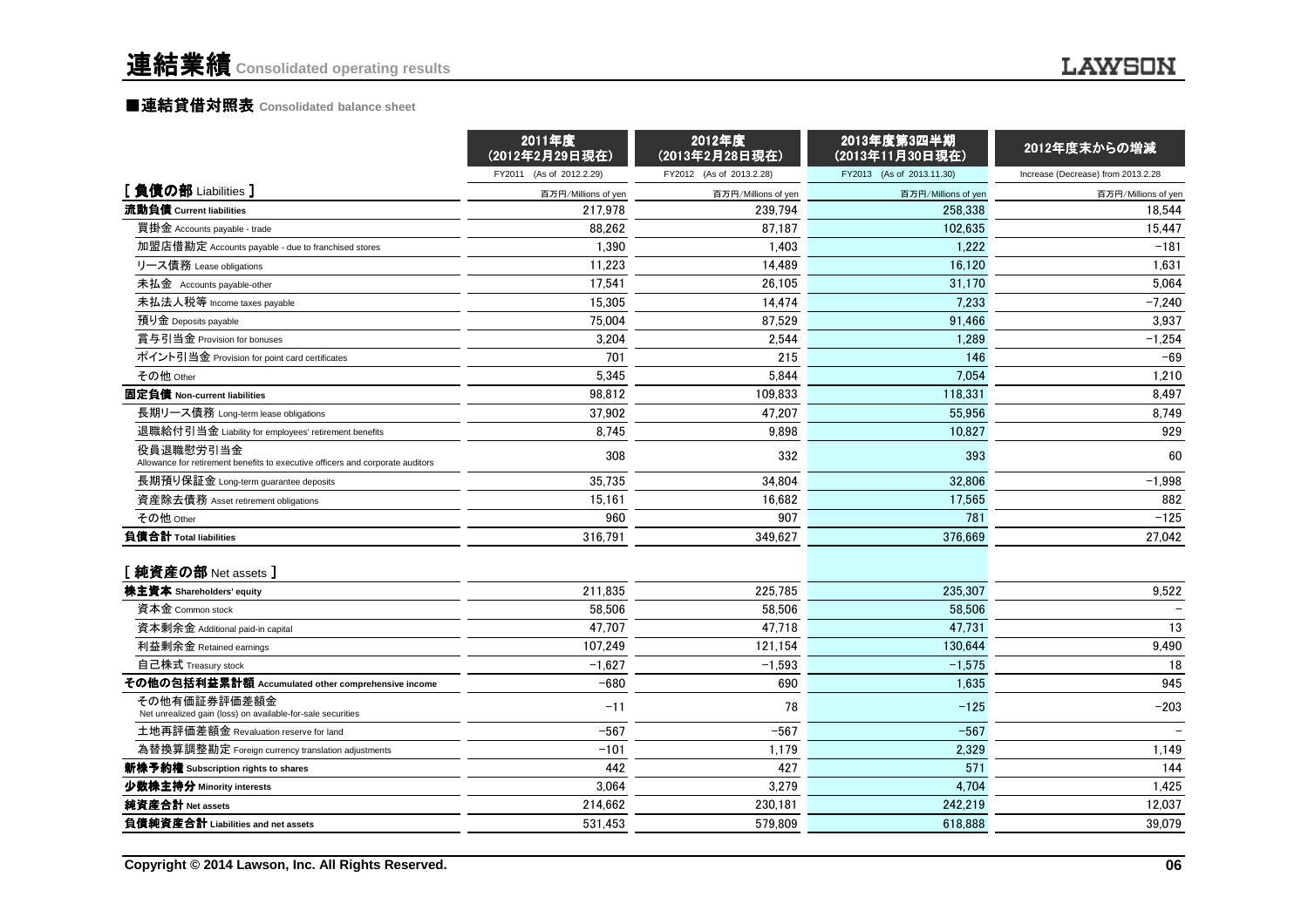## ■連結キャッシュ・フロー計算書 Consolidated statement of cash flows<br>————————————————————

|                                                                                | 2011年度第3四半期累計期間       | 2012年度第3四半期累計期間       | 2013年度第3四半期累計期間       | 前年増減                |
|--------------------------------------------------------------------------------|-----------------------|-----------------------|-----------------------|---------------------|
| Ⅰ.営業活動によるキャッシュ・フロー                                                             | 2011.3.1 - 2011.11.30 | 2012.3.1 - 2012.11.30 | 2013.3.1 - 2013.11.30 | Increase (Decrease) |
| I.Net cash provided by (used in) operating activities                          | 百万円/Millions of yen   | 百万円/Millions of yen   | 百万円/Millions of yen   | 百万円/Millions of yen |
| 税金等調整前四半期純利益 Income before income taxes                                        | 35.699                | 49.628                | 51.143                | 1.515               |
| 減価償却費 Depreciation and amortization                                            | 27,620                | 32,058                | 34,963                | 2,904               |
| 減損損失 Impairment loss                                                           | 2,716                 | 2,744                 | 2,075                 | $-668$              |
| 売上債権の増減額(マイナスは増加)<br>Decrease (increase) in notes and accounts receivable      | $-2,399$              | $-9,055$              | $-9,105$              | $-49$               |
| 仕入債務の増減額(マイナスは減少)<br>Increase (decrease) in notes and accounts payable         | 10,756                | 8,499                 | 13,646                | 5,146               |
| 未払金の増減額(マイナスは減少) Increase (decrease) in accounts payable - other               | $-1,824$              | 7.202                 | 4,680                 | $-2,522$            |
| 預り金の増減額(マイナスは減少) Increase (decrease) in deposits payable                       | 7,972                 | $-5.048$              | 3,932                 | 8,980               |
| 災害損失の支払額 Payments for loss on disaster                                         | $-3,329$              |                       |                       |                     |
| 法人税等の支払額 Income taxes paid                                                     | $-18,492$             | $-26,185$             | $-26,957$             | $-771$              |
| その他 Other - net                                                                | 4,574                 | $-13,974$             | $-5,202$              | 8,771               |
| 営業活動によるキャッシュ・フロー Net cash provided by (used in) operating activities           | 63,293                | 45,869                | 69.176                | 23,307              |
| Ⅱ.投資活動によるキャッシュ・フロー<br>II. Net cash provided by (used in) investing activities  |                       |                       |                       |                     |
| 定期預金の預入による支出 Payments into time deposits                                       | $-20,100$             | $-23.900$             | $-14,000$             | 9.900               |
| 定期預金の払戻による収入 Proceeds from withdrawal of time deposits                         | 19,600                | 22,000                | 12,000                | $-10,000$           |
| 関係会社株式の取得による支出 Increase in advances to associated company                      | $-6.044$              | $-1,312$              | $-4.010$              | $-2,697$            |
| 有形固定資産の取得による支出 Purchase of property, plant and equipment                       | $-19,965$             | $-28,202$             | $-24,411$             | 3,790               |
| 無形固定資産の取得による支出 Purchase of intangible assets                                   | $-5,637$              | $-3,902$              | $-3,439$              | 462                 |
| 差入保証金の増減額(純額) Increase(decrease) in lease deposit - net                        | $-895$                | $-2,011$              | 131                   | 2,143               |
| その他 Other - net                                                                | $-5,912$              | $-3,844$              | $-6,369$              | $-2,524$            |
| 投資活動によるキャッシュ・フロー Net cash provided by (used in) investing activities           | $-38,956$             | $-41,173$             | $-40,099$             | 1,074               |
| Ⅲ.財務活動によるキャッシュ・フロー<br>III. Net cash provided by (used in) financing activities |                       |                       |                       |                     |
| 短期借入金の純増減額 Net increase (decrease) in short-term loans payable                 |                       | 1.289                 | $-937$                | $-2,226$            |
| リース債務の返済による支出 Repayments of lease obligations                                  | $-6,950$              | $-10.073$             | $-12,758$             | $-2,685$            |
| 配当金の支払額 Cash dividends paid                                                    | $-17,177$             | $-19,278$             | $-20,978$             | $-1,700$            |
| その他 Other - net                                                                | $-46$                 | $-504$                | 125                   | 629                 |
| 財務活動によるキャッシュ・フロー Net cash provided by (used in) financing activities           | $-24,174$             | $-28,566$             | $-34,548$             | $-5,982$            |
| IV.現金及び現金同等物の期末残高<br>IV.Cash and cash equivalents at end of period             | 67,876                | 49,800                | 68,592                | 18,791              |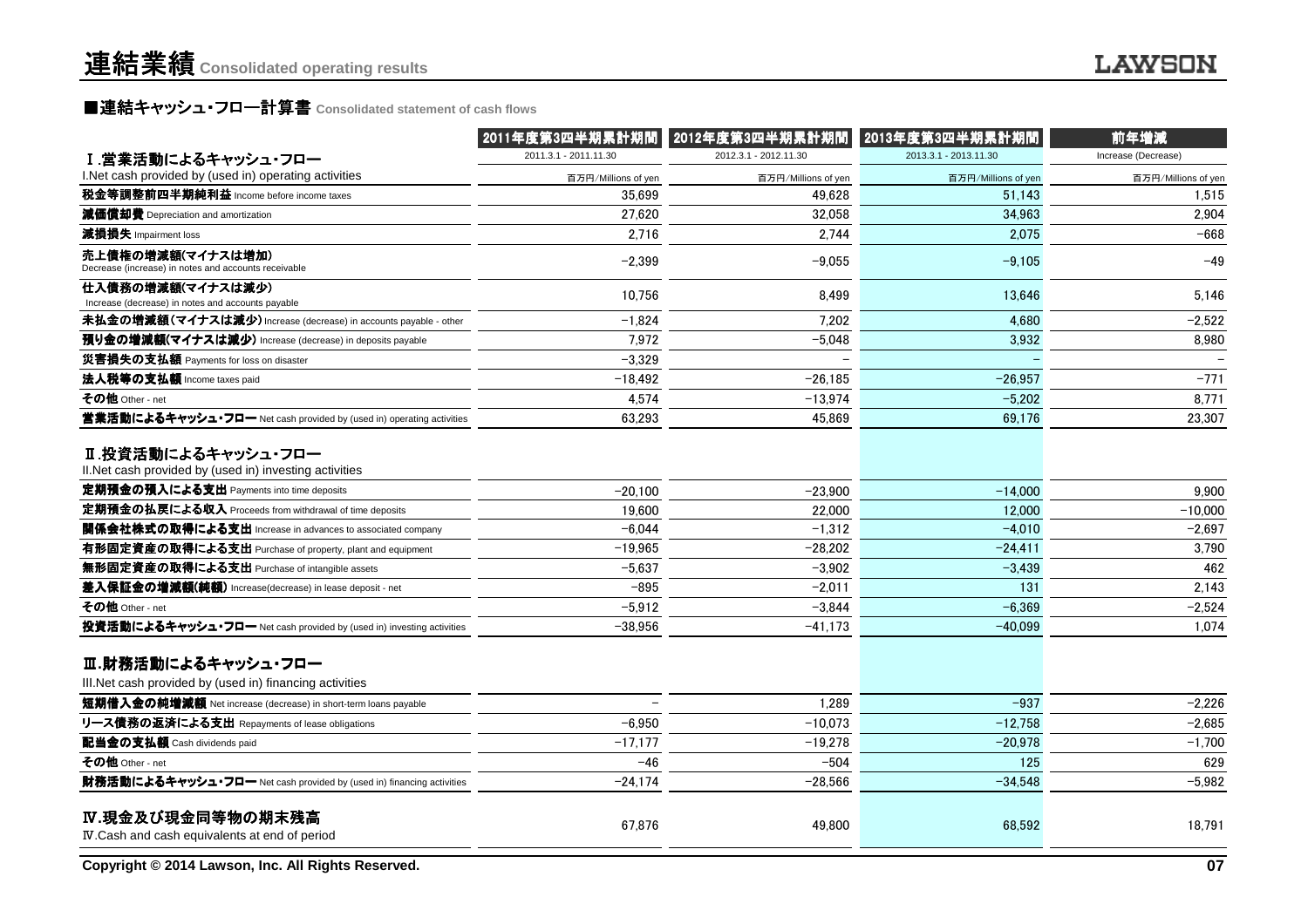### ■関係会社の状況 **Subsidiaries and equity method affiliates**

| 1.連結子会社                               |                                                                            | (株)九九プラス               |                                      | 上海華聯羅森有限公司                                                                                 |          | 重慶羅森便利店有限公司         |                                                                    |                       |                     |
|---------------------------------------|----------------------------------------------------------------------------|------------------------|--------------------------------------|--------------------------------------------------------------------------------------------|----------|---------------------|--------------------------------------------------------------------|-----------------------|---------------------|
| 1. Consolidated subsidiaries          |                                                                            | Ninety-nine Plus, Inc. |                                      | Shanghai Hualian Lawson, Inc.                                                              |          |                     | Chongqing Lawson, Inc.                                             |                       |                     |
| 設立日 Date of establishment             | 2000年10月 2000.10                                                           |                        |                                      | 1996年2月 1996.2                                                                             |          |                     | 2010年4月 2010.4                                                     |                       |                     |
| 決算月 Fiscal year end                   | $2$ 月 February                                                             |                        |                                      | $12$ 月 December                                                                            |          |                     | $12$ 月 December                                                    |                       |                     |
| 出資比率 Share                            | 100.0%                                                                     |                        |                                      | 94.0%                                                                                      |          |                     | 100.0%                                                             |                       |                     |
| 事業内容 Business activities              | 生鮮食品コンビニエンスストア事業<br>Operation of a chain of fresh foods convenience stores |                        |                                      | 中国上海市におけるコンビニエンスストア事業<br>Lawson's chain-store development and operation in Shanghai, China |          |                     | Lawson's chain-store development and operation in Chongqing, China | 中国重慶市におけるコンビニエンスストア事業 |                     |
| 他出資者 Other shareholders               |                                                                            |                        | - 百聯集団有限公司 BAILIAN (GROUP) CO., LTD. |                                                                                            |          |                     |                                                                    |                       |                     |
|                                       | 2012.11                                                                    | 2013.2                 | 2013.11                              | 2012.9                                                                                     | 2012.12  | 2013.9              | 2012.9                                                             | 2012.12               | 2013.9              |
|                                       |                                                                            |                        | 百万円/Millions of yen                  |                                                                                            |          | 百万円/Millions of yen |                                                                    |                       | 百万円/Millions of yen |
| チェーン全店売上高 Total net sales             | 154.298                                                                    | 201.207                | 147.917                              | 784                                                                                        | 1.159    | 822                 | 604                                                                | 958                   | 1.117               |
| <b>営業総収入</b> Total operating revenues | 102.418                                                                    | 131.869                | 83.895                               | 395                                                                                        | 903      | 713                 | 614                                                                | 976                   | 1,163               |
| 営業利益 Operating profit                 | 1.661                                                                      | 2.085                  | 1.472                                | -759                                                                                       | $-574$   | $-417$              | $-403$                                                             | $-671$                | $-560$              |
| 経常利益 Recurring profit                 | 1.490                                                                      | 1.864                  | 1.519                                | $-797$                                                                                     | $-691$   | $-456$              | $-397$                                                             | $-663$                | $-550$              |
| 当期純利益 Net profit                      | 520                                                                        | 556                    | 554                                  | $-833$                                                                                     | $-2.034$ | $-935$              | $-397$                                                             | $-775$                | $-559$              |

|                                |        | 大連羅森便利店有限公司                                                                               |                     | Saha Lawson, Co., Ltd.                                                         |                  |                     |  |
|--------------------------------|--------|-------------------------------------------------------------------------------------------|---------------------|--------------------------------------------------------------------------------|------------------|---------------------|--|
|                                |        | Dalian Lawson, Inc.                                                                       |                     |                                                                                |                  |                     |  |
| 設立日 Date of establishment      |        | 2011年9月 2011.9                                                                            |                     |                                                                                | 2012年11月 2012.11 |                     |  |
| 決算月 Fiscal year end            |        | 12月 December                                                                              |                     |                                                                                | $12月$ December   |                     |  |
| 出資比率 Share                     |        | 98.3%                                                                                     |                     |                                                                                | 49.0%            |                     |  |
| 事業内容 Business activities       |        | 中国大連市におけるコンビニエンスストア事業<br>Lawson's chain-store development and operation in Dailian, China |                     | タイにおけるコンビニエンスストア事業<br>Operating stores "LAWSON 108" and "108 SHOP" in Thailand |                  |                     |  |
| 他出資者 Other shareholders        |        | 大連亜恵快餐有限公司 ACASYA. INC.<br>1.7% Saha Pathanapibul Plc. Co., Ltd.                          |                     |                                                                                |                  | 20.0%               |  |
|                                |        |                                                                                           |                     | - Sahapattana Inter Holding Plc. Co., Ltd.                                     |                  | 9.0%                |  |
|                                |        |                                                                                           |                     | - I.C.C. International Plc. Co., Ltd.                                          |                  | 9.0%                |  |
|                                |        |                                                                                           |                     | 9.0%<br>- Thai Presidence Food Plc. Co., Ltd.                                  |                  |                     |  |
|                                |        |                                                                                           |                     | 4.0%<br>- Others                                                               |                  |                     |  |
|                                | 2012.9 | 2012.12                                                                                   | 2013.9              | 2012.9                                                                         | 2012.12          | 2013.9              |  |
|                                |        |                                                                                           | 百万円/Millions of yen |                                                                                |                  | 百万円/Millions of yen |  |
| チェーン全店売上高 Total net sales      | 106    | 175                                                                                       | 334                 | -                                                                              |                  | 4,062               |  |
| 営業総収入 Total operating revenues | 106    | 175                                                                                       | 334                 | -                                                                              | -                | 4,156               |  |
| 営業利益 Operating profit          | $-94$  | $-163$                                                                                    | $-131$              | -                                                                              | -                | $-196$              |  |
| 経常利益 Recurring profit          | $-98$  | $-179$                                                                                    | $-110$              | $\qquad \qquad -$                                                              | -                | $-178$              |  |
| 当期純利益 Net profit               | $-98$  | $-196$                                                                                    | $-114$              | $\qquad \qquad$                                                                | -                | $-186$              |  |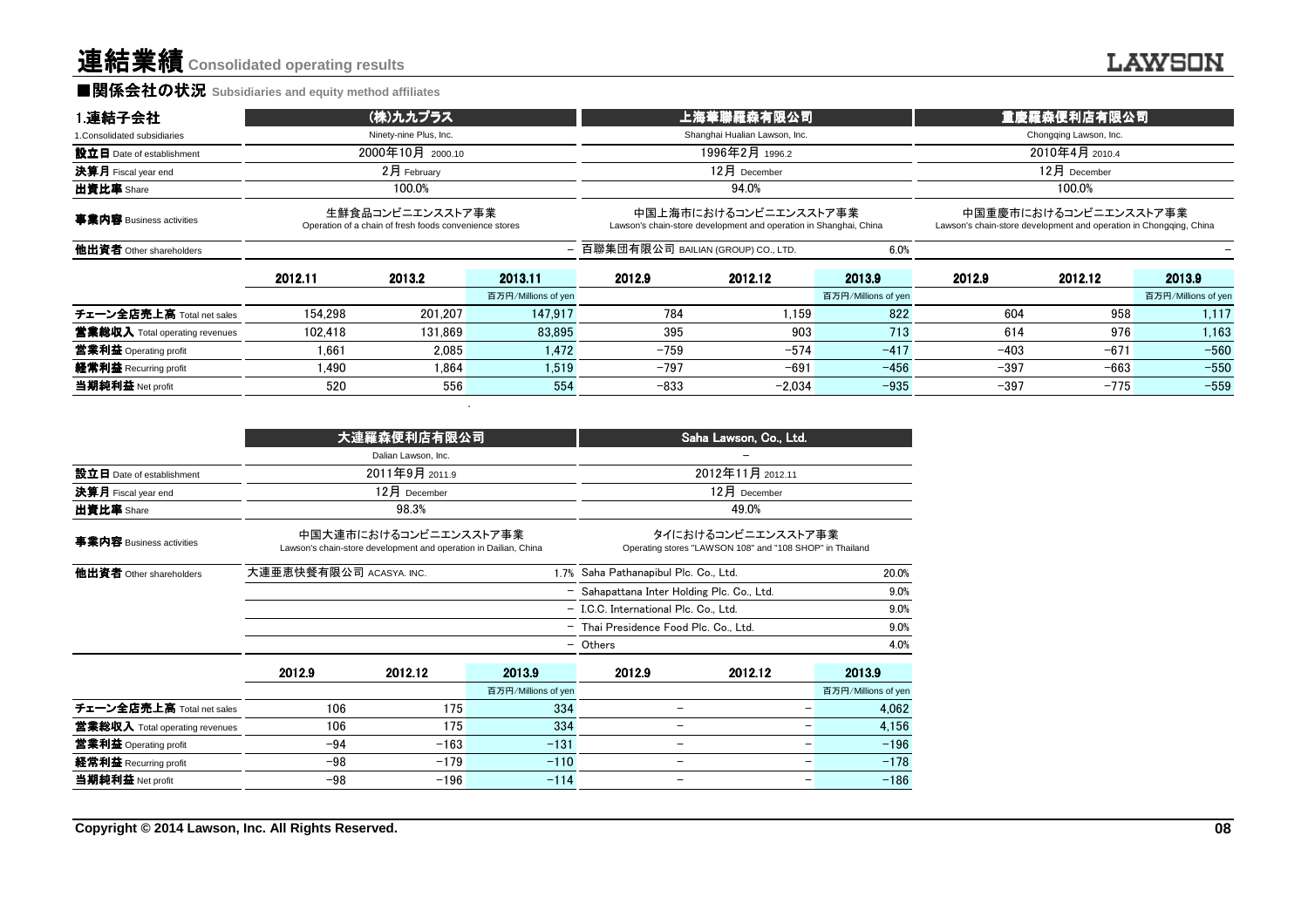#### ■関係会社の状況 **Subsidiaries and equity method affiliates**

|                            | (株)ローソンHMVエンタテイメント                                                                                         | (株)ローソン・エイティエム・ネットワークス                              | (株)スマートキッチン                                    |  |  |
|----------------------------|------------------------------------------------------------------------------------------------------------|-----------------------------------------------------|------------------------------------------------|--|--|
|                            | Lawson HMV Entertainment, Inc.                                                                             | Lawson ATM Networks, Inc.                           | Smart Kitchen, Inc.                            |  |  |
| 設立日 Date of establishment  | 1992年7月 1992.7                                                                                             | 2001年5月 2001.5                                      | 2012年6月 2012.6                                 |  |  |
| <b>決算月</b> Fiscal year end | 2月 February                                                                                                | $2$ 月 February                                      | 2月 February                                    |  |  |
| 出資比率 Share                 | 100.0%                                                                                                     | 76.5%                                               | 51.0%                                          |  |  |
| 事業内容 Business activities   | チケット販売・情報提供サービス業、音楽・映像ソフトの販売<br>Ticket sales, e-commerce, advertising sales and other marketing activities | 現金自動預入払出機の運営<br>Operation of ATMs                   | 食品·食材のEC事業<br>Foods EC business                |  |  |
| 他出資者 Other shareholders    |                                                                                                            | - 銀行(40行) Bank (40 companies)                       | 23.2% ヤフー株式会社 Yahoo Japan Corporation<br>49.0% |  |  |
|                            |                                                                                                            | - セコム株式会社 SECOM Co., ltd.<br>0.1%                   |                                                |  |  |
|                            |                                                                                                            | - 沖電気工業株式会社 Oki Electric Industry Co., ltd.<br>0.1% |                                                |  |  |
|                            |                                                                                                            | - 日本通運株式会社 NIPPON EXPRESS Co., ltd.<br>0.1%         |                                                |  |  |
|                            | <b>001011</b><br>0.100<br>001011                                                                           | <b>001011</b><br>0.100<br>001011                    | <b>001011</b><br><b>00100</b><br><b>001011</b> |  |  |

|                                       | 2012.11 | 2013.2 | 2013.11                                 | 2012.11 | 2013.2 | 2013.11             | 2012.11 | 2013.2 | 2013.11             |
|---------------------------------------|---------|--------|-----------------------------------------|---------|--------|---------------------|---------|--------|---------------------|
|                                       |         |        | 百万円/Millions of yen                     |         |        | 百万円/Millions of yen |         |        | 百万円/Millions of yen |
| <b>営業総収入</b> Total operating revenues | 33.558  | 45.481 | 34,989                                  | 18.178  | 23,975 | 18,511              |         | 26     | 520                 |
| 當業利益 Operating profit                 | 1.962   | 2,445  | 2.144                                   | 3,641   | 4.753  | 4.794               | $-117$  | $-271$ | $-1.236$            |
| 経常利益 Recurring profit                 | 1.964   | 2.436  | 2.131                                   | 3.516   | 4.587  | 4,691               | $-117$  | $-271$ | $-1.240$            |
| 当期純利益 Net profit                      | 1,882   | 2,450  | 1,893                                   | 2,090   | 2.712  | 2,907               | $-118$  | $-271$ | $-1,240$            |
|                                       |         |        |                                         |         |        | 台数/Unit             |         |        |                     |
|                                       |         |        | <b>ATM設置台数 Number of ATMs installed</b> | 9.611   | 9.672  | 10,032              |         |        |                     |
|                                       |         |        |                                         |         |        |                     |         |        |                     |

|                                       | (株)ベストプラクティス                                                            |                |                     |  |  |  |  |  |  |
|---------------------------------------|-------------------------------------------------------------------------|----------------|---------------------|--|--|--|--|--|--|
|                                       | BestPractice, Inc.                                                      |                |                     |  |  |  |  |  |  |
| 設立日 Date of establishment             |                                                                         | 2004年3月 2004.3 |                     |  |  |  |  |  |  |
| 決算月 Fiscal year end                   |                                                                         | 2月 February    |                     |  |  |  |  |  |  |
| 出資比率 Share                            |                                                                         | 100.0%         |                     |  |  |  |  |  |  |
| 事業内容 Business activities              | 店舗の経営の実態調査・分析業務<br>On-site inspections and analysis of store management |                |                     |  |  |  |  |  |  |
| 他出資者 Other shareholders               |                                                                         |                |                     |  |  |  |  |  |  |
|                                       | 2012.11                                                                 | 2013.2         | 2013.11             |  |  |  |  |  |  |
|                                       |                                                                         |                | 百万円/Millions of yen |  |  |  |  |  |  |
| <b>営業総収入</b> Total operating revenues | 775                                                                     | 1.061          | 840                 |  |  |  |  |  |  |
| 営業利益 Operating profit                 | 95                                                                      | 144            | 156                 |  |  |  |  |  |  |
| 経常利益 Recurring profit                 | 95                                                                      | 145            | 157                 |  |  |  |  |  |  |
| 当期純利益 Net profit                      | 61                                                                      | 76             | 94                  |  |  |  |  |  |  |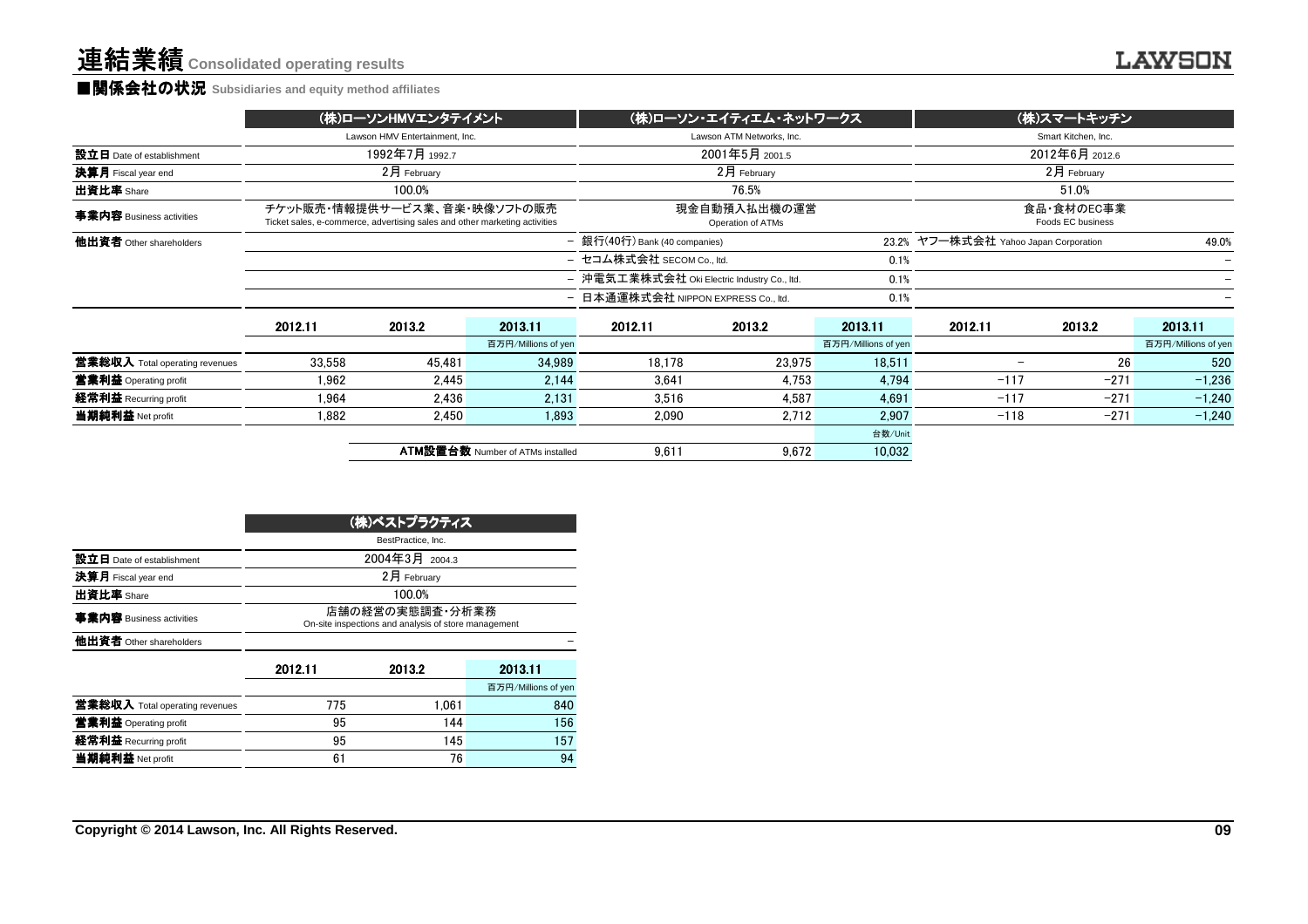■関係会社の状況 **Subsidiaries and equity method affiliates**

| SCI, Inc.                                                                   |                |                     |  |  |  |  |  |  |  |
|-----------------------------------------------------------------------------|----------------|---------------------|--|--|--|--|--|--|--|
|                                                                             | 2012年7月 2012.7 |                     |  |  |  |  |  |  |  |
|                                                                             | 2月 February    |                     |  |  |  |  |  |  |  |
| 100.0%                                                                      |                |                     |  |  |  |  |  |  |  |
| SCM機能子会社<br>Serving supply chain management of convenience store businesses |                |                     |  |  |  |  |  |  |  |
|                                                                             |                |                     |  |  |  |  |  |  |  |
| 2012.11                                                                     | 2013.2         | 2013.11             |  |  |  |  |  |  |  |
|                                                                             |                | 百万円/Millions of yen |  |  |  |  |  |  |  |
| 17.725                                                                      | 33.842         | 57.436              |  |  |  |  |  |  |  |
| 203                                                                         | 325            | 328                 |  |  |  |  |  |  |  |
| 203                                                                         | 325            | 328                 |  |  |  |  |  |  |  |
| 196<br>198<br>113                                                           |                |                     |  |  |  |  |  |  |  |
|                                                                             |                | (株)SCI              |  |  |  |  |  |  |  |

| 2.持分法適用関連会社                           |                          | (株)ローソン沖縄                                                                        |                     | PT MIDI UTAMA INDONESIA Tbk                                                  |                                     |                     |  |
|---------------------------------------|--------------------------|----------------------------------------------------------------------------------|---------------------|------------------------------------------------------------------------------|-------------------------------------|---------------------|--|
| 2. Equity method affiliates           |                          | Lawson Okinawa, Inc.                                                             |                     |                                                                              |                                     |                     |  |
| 設立日 Date of establishment             |                          | 2009年10月 2009.10                                                                 |                     |                                                                              | 2007年6月 2007.6                      |                     |  |
| 決算月 Fiscal year end                   |                          | $2月$ February                                                                    |                     |                                                                              | $12月$ December                      |                     |  |
| 出資比率 Share                            |                          | 49.0%                                                                            |                     | 30.0%                                                                        |                                     |                     |  |
| 事業内容 Business activities              |                          | 沖縄県におけるコンビニエンスストア事業<br>Lawson's chain-store development and operation in Okinawa |                     | インドネシアにおける小型スーパーマーケット事業<br>Business activities general trading in minimarket |                                     |                     |  |
| 他出資者 Other shareholders               | 株式会社サンエー SAN-A CO., LTD. |                                                                                  |                     |                                                                              | 51.0% PT Sumber Alfaria Trijaya Tbk |                     |  |
|                                       |                          |                                                                                  |                     | - Rullyanto                                                                  |                                     | 0.4%                |  |
|                                       |                          |                                                                                  |                     | - Others<br>12.9%                                                            |                                     |                     |  |
|                                       | 2012.11                  | 2013.2                                                                           | 2013.11             | 2012.9                                                                       | 2012.12                             | 2013.9              |  |
|                                       |                          |                                                                                  | 百万円/Millions of yen |                                                                              |                                     | 百万円/Millions of yer |  |
| <b>営業総収入</b> Total operating revenues | 3.016                    | 3.954                                                                            | 3.163               | 22.928                                                                       | 34.849                              | 30.782              |  |
| 営業利益 Operating profit                 | 745                      | 923                                                                              | 840                 | 535                                                                          | 937                                 | 737                 |  |
| 経常利益 Recurring profit                 | 750                      | 939                                                                              | 845                 | 196                                                                          | 386                                 | 298                 |  |
| 当期純利益 Net profit                      | 627                      | 798                                                                              | 662                 | 281                                                                          | 479                                 | 275                 |  |
|                                       |                          |                                                                                  |                     |                                                                              |                                     |                     |  |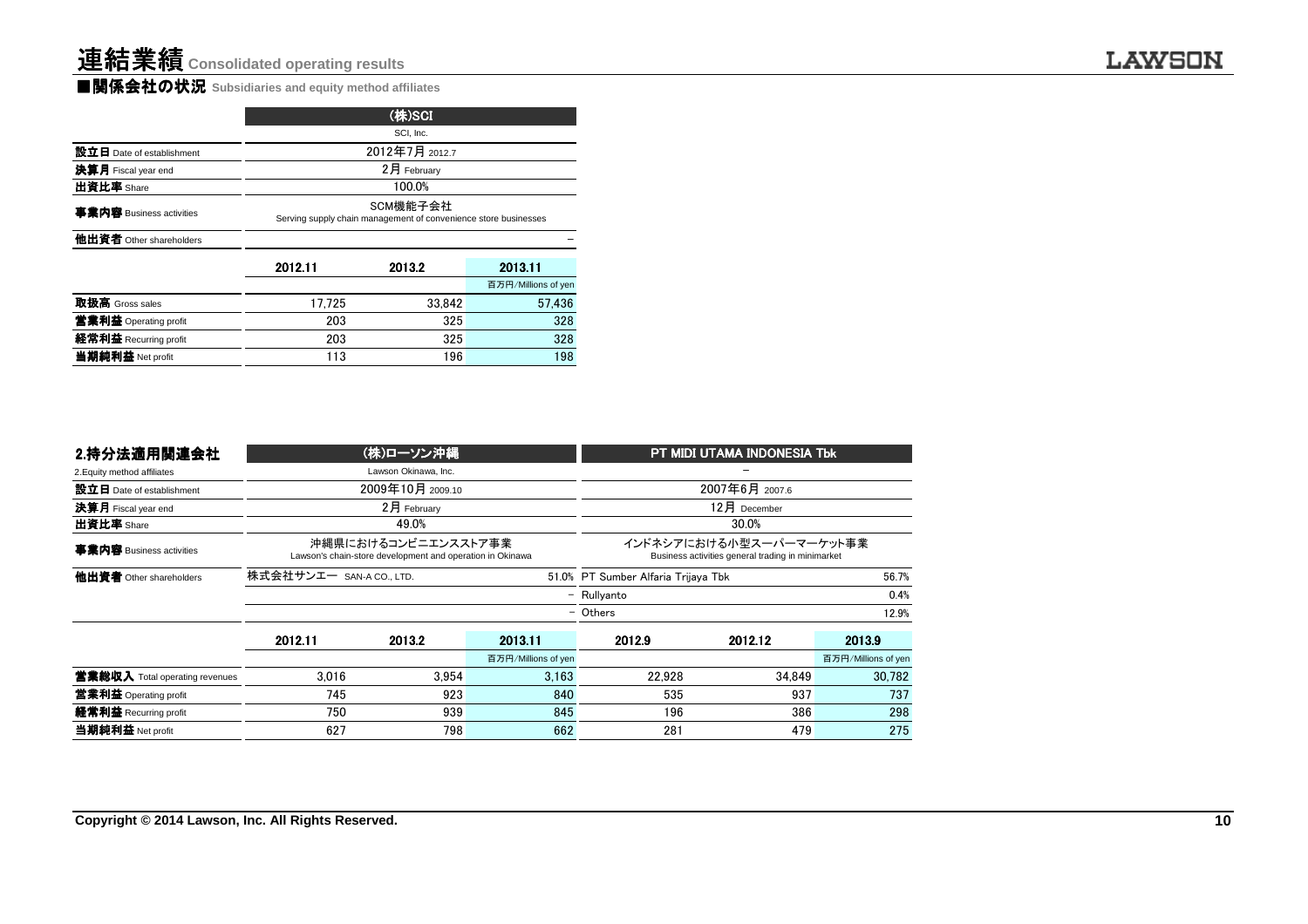### ■主な業績と予想 Results and forecasts for major financial indicators<br>←←←←←←

|                                                                                                       |                                   | 2011年度/FY2011 |                                      |          | 2012年度/FY2012                     |         |                                      | 2013年度/FY2013 |                                   |         |                                                                                                                                                                                                                                                    |         |
|-------------------------------------------------------------------------------------------------------|-----------------------------------|---------------|--------------------------------------|----------|-----------------------------------|---------|--------------------------------------|---------------|-----------------------------------|---------|----------------------------------------------------------------------------------------------------------------------------------------------------------------------------------------------------------------------------------------------------|---------|
|                                                                                                       | 第3四半期/3Q<br>2011.3.1 - 2011.11.30 |               | 通期/Full year<br>2011.3.1 - 2012.2.29 |          | 第3四半期/3Q<br>2012.3.1 - 2012.11.30 |         | 通期/Full year<br>2012.3.1 - 2013.2.28 |               | 第3四半期/3Q<br>2013.3.1 - 2013.11.30 |         | 通期計画/Full year (Forecast)<br>2013.3.1 - 2014.2.28                                                                                                                                                                                                  |         |
|                                                                                                       | 金額/Amount                         | 前年比/YoY       | 金額/Amount                            | 前年比/YoY  | 金額/Amount                         | 前年比/YoY | 金額/Amount                            | 前年比/YoY       | 金額/Amount                         | 前年比/YoY | 金額/Amount                                                                                                                                                                                                                                          | 前年比/YoY |
| チェーン全店売上高(百万円)<br>Net sales of all convenience stores (millions of yen)                               | 1,226,895                         |               | 108.5% 1,621,328                     | 107.9%   | 1.285.174                         |         | 104.8% 1,693,435                     | 104.4%        | 1,326,161                         | 103.2%  | 1,769,000                                                                                                                                                                                                                                          | 104.5%  |
| 加盟店売上高(百万円)<br>Net sales of franchised stores (millions of yen)                                       | 1.197.407                         |               | 109.4% 1,582,583                     | 108.7%   | 1,258,924                         |         | 105.1% 1,659,592                     | 104.9%        | 1,301,355                         | 103.4%  |                                                                                                                                                                                                                                                    |         |
| 直営店売上高(百万円)<br>Net sales of Company-operated stores (millions of yen)                                 | 29,487                            | 80.6%         | 38,745                               | 83.1%    | 26,249                            | 89.0%   | 33,842                               | 87.3%         | 24,805                            | 94.5%   |                                                                                                                                                                                                                                                    |         |
| 営業総収入(百万円)*1<br>Gross operating revenue (millions of yen)                                             | 205.930                           | 102.7%        | 272.498                              | 103.5%   | 215.991                           | 104.9%  | 282.752                              | 103.8%        | 225.324                           | 104.3%  | 299,000                                                                                                                                                                                                                                            | 105.7%  |
| 営業利益(百万円)<br>Operating profit (millions of yen)                                                       | 45,324                            | 109.2%        | 56,263                               | 112.1%   | 48.051                            | 106.0%  | 59,331                               | 105.5%        | 49,498                            | 103.0%  | 63.300                                                                                                                                                                                                                                             | 106.7%  |
| 経常利益(百万円)<br>Recurring profit (millions of yen)                                                       | 45.284                            | 110.8%        | 56.110                               | 113.8%   | 48.060                            | 106.1%  | 59.459                               | 106.0%        | 49.885                            | 103.8%  | 61.800                                                                                                                                                                                                                                             | 103.9%  |
| 四半期(当期)純利益(百万円)<br>Net profit (millions of yen)                                                       | 18.365                            | 89.5%         | 22.462                               | 91.2%    | 26.103                            | 142.1%  | 30.314                               | 135.0%        | 29.074                            | 111.4%  | 34.600                                                                                                                                                                                                                                             | 114.1%  |
| 1株当たり四半期(当期)純利益(円)*2<br>Net profit per share (yen)                                                    |                                   | 183.90        |                                      | 224.91   |                                   | 261.33  |                                      | 303.49        |                                   | 291.04  | 346.34                                                                                                                                                                                                                                             |         |
| <b>純資産</b> (百万円)<br>Net assets (millions of yen)                                                      |                                   | 212.611       |                                      | 216.826  |                                   | 223.608 |                                      | 227.974       | 236.051                           |         |                                                                                                                                                                                                                                                    |         |
| 総資産(百万円)<br>Total assets (millions of yen)                                                            |                                   | 488.091       |                                      | 500.667  | 503.861                           |         |                                      | 532.619       |                                   | 571.336 |                                                                                                                                                                                                                                                    |         |
| 1株当たり純資産(円)<br>Net assets per share (yen)                                                             |                                   | 2,125.14      |                                      | 2.166.35 | 2.234.26                          |         |                                      | 2,277.90      | 2.357.18                          |         |                                                                                                                                                                                                                                                    |         |
| 総資産四半期(当期)純利益率<br><b>ROA</b>                                                                          |                                   | 3.9%          |                                      | 4.8%     |                                   | 5.2%    |                                      | 5.9%          |                                   | 5.3%    |                                                                                                                                                                                                                                                    |         |
| 自己資本四半期(当期)純利益率<br>ROE                                                                                |                                   | 8.7%          |                                      | 10.5%    |                                   | 11.9%   |                                      | 13.7%         |                                   | 12.6%   |                                                                                                                                                                                                                                                    |         |
| 流動比率<br>Current ratio                                                                                 |                                   | 68.7%         |                                      | 70.2%    |                                   | 61.6%   |                                      | 66.9%         |                                   | 70.2%   |                                                                                                                                                                                                                                                    |         |
| 固定比率<br>Fixed ratio                                                                                   |                                   | 168.8%        |                                      | 167.7%   |                                   | 174.2%  |                                      | 173.6%        |                                   | 174.9%  | $\overline{\phantom{0}}$                                                                                                                                                                                                                           |         |
| 自己資本比率<br>Shareholders' equity ratio                                                                  |                                   | 43.5%         |                                      | 43.2%    |                                   | 44.3%   |                                      | 42.7%         |                                   | 41.2%   | $\overline{\phantom{0}}$                                                                                                                                                                                                                           |         |
| (注)<br>*1 営業総収入は直営店売上高、加盟店からの収入等の合計です。<br>*2 通期計画の1株当たり当期純利益に関しては、2013年11月30日現在の期末発行済株式数を用いて算出しております。 |                                   |               |                                      |          | <b>Notes</b>                      |         |                                      |               |                                   |         | *1 The gross operating revenues are a sum of total sales of Lawson stores and commissions from franchised stores.<br>*2 Forecasted full-year net profit per share is calculated based on the number of outstanding shares as of November 30, 2013. |         |

(注)

\*2 通期計画の1株当たり当期純利益に関しては、2013年11月30日現在の期末発行済株式数を用いて算出しております。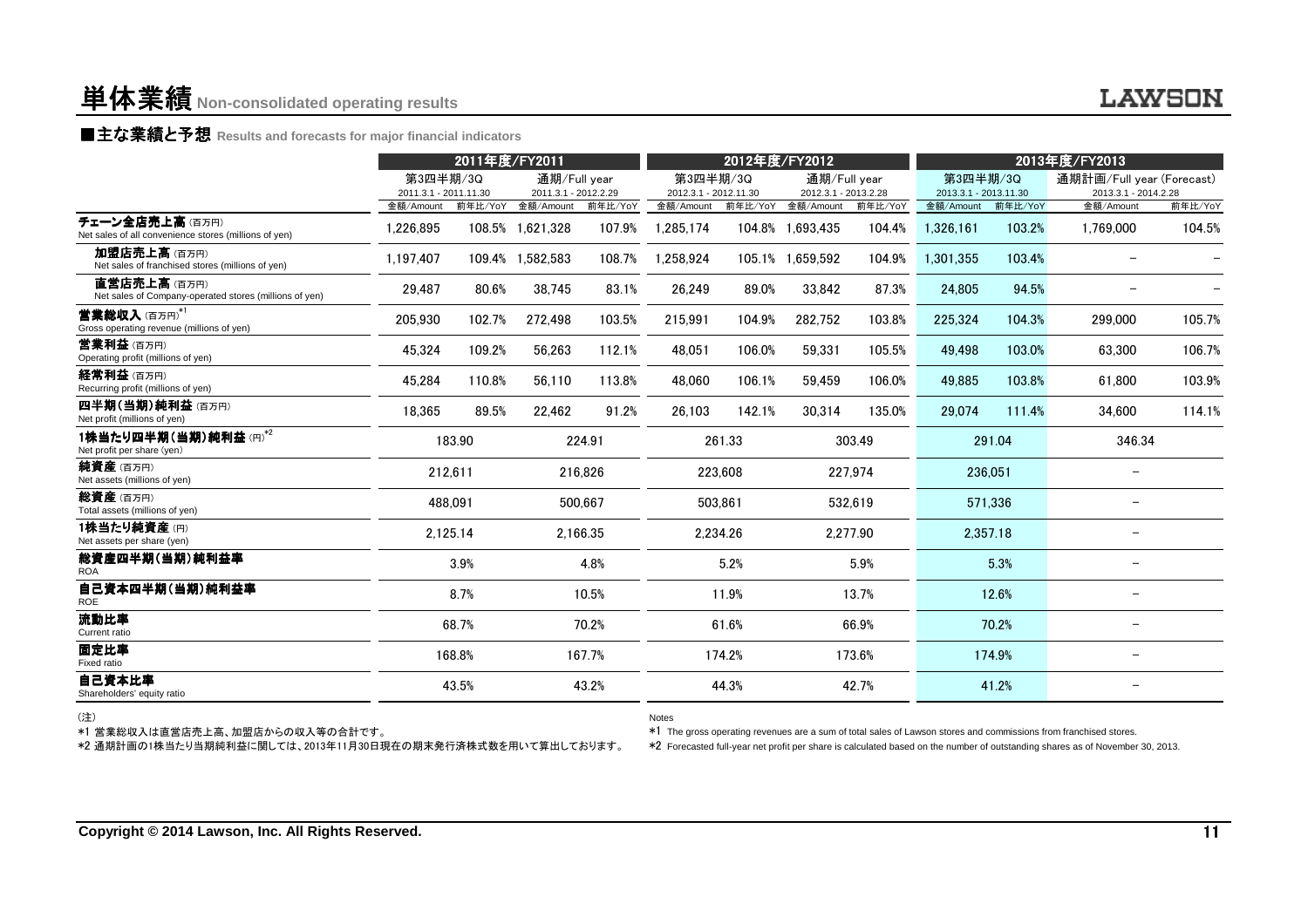### 単体業績**Non-consolidated operating results**

■損益計算書 **Non-consolidated statement of income**

|                                                                    |                 | 2011年度第3四半期累計期間       | 2012年度第3四半期累計期間       |         | 2013年度第3四半期累計期間       |         | 前年増減                |
|--------------------------------------------------------------------|-----------------|-----------------------|-----------------------|---------|-----------------------|---------|---------------------|
|                                                                    |                 | 2011.3.1 - 2011.11.30 | 2012.3.1 - 2012.11.30 |         | 2013.3.1 - 2013.11.30 |         | Increase (Decrease) |
|                                                                    |                 | 百万円/Millions of yen   | 百万円/Millions of yen   | 前年比/YoY | 百万円/Millions of yen   | 前年比/YoY | 百万円/Millions of yen |
| A.営業総収入 Gross operating revenues                                   | $B + E$         | 205,930               | 215,991               | 104.9%  | 225.324               | 104.3%  | 9,333               |
| <b>B.売上高</b> Net sales <sup>*1</sup>                               |                 | 29,897                | 26,919                | 90.0%   | 25,106                | 93.3%   | $-1,813$            |
| <b>C.売上原価</b> Cost of goods sold <sup>*2</sup>                     |                 | 21,222                | 19.090                | 90.0%   | 17.877                | 93.6%   | $-1,213$            |
| D.売上総利益 Gross profit on sales <sup>*3</sup>                        | $B - C$         | 8,675                 | 7,829                 | 90.2%   | 7,228                 | 92.3%   | $-600$              |
| <b>E.営業収入</b> Operating revenues                                   | $F + G$         | 176,033               | 189,071               | 107.4%  | 200,218               | 105.9%  | 11,147              |
| F.加盟店からの収入 Franchise commission from franchised stores             |                 | 159,022               | 169,237               | 106.4%  | 178,036               | 105.2%  | 8,798               |
| G.その他の営業収入 Other                                                   |                 | 17.010                | 19,833                | 116.6%  | 22.182                | 111.8%  | 2,348               |
| H.営業総利益 Gross operating profit                                     | $A - C = D + E$ | 184,708               | 196,900               | 106.6%  | 207.447               | 105.4%  | 10,546              |
| ${\bf I}.$ 販売費及び一般管理費 Selling, general and administrative expenses |                 | 139,383               | 148,848               | 106.8%  | 157,949               | 106.1%  | 9,100               |
| <b>J.営業利益</b> Operating profit                                     | $H - I$         | 45.324                | 48,051                | 106.0%  | 49.498                | 103.0%  | 1,446               |
| 當業外収益 Non-operating income                                         |                 | 1,246                 | 1,434                 | 115.1%  | 1,873                 | 130.6%  | 438                 |
| 営業外費用 Non-operating expenses                                       |                 | 1,286                 | 1,425                 | 110.8%  | 1,486                 | 104.2%  | 60                  |
| 経常利益 Recurring profit                                              |                 | 45,284                | 48,060                | 106.1%  | 49,885                | 103.8%  | 1,824               |
| 特別利益 Extraordinary gain                                            |                 | 98                    | 228                   | 231.5%  | 990                   | 433.8%  | 762                 |
| 特別損失 Extraordinary loss                                            |                 | 14,014                | 3,535                 | 25.2%   | 4,134                 | 116.9%  | 598                 |
| 税引前四半期純利益 Income before income taxes                               |                 | 31,368                | 44,753                | 142.7%  | 46,741                | 104.4%  | 1,987               |
| 法人税、住民税及び事業税 Income taxes - current                                |                 | 16,045                | 17,936                | 111.8%  | 17,501                | 97.6%   | $-434$              |
| 法人税等調整額 Deferred income taxes                                      |                 | $-3.042$              | 713                   |         | 165                   | 23.2%   | $-547$              |
| 四半期純利益 Net profit                                                  |                 | 18,365                | 26,103                | 142.1%  | 29,074                | 111.4%  | 2,970               |
|                                                                    |                 |                       |                       |         |                       |         |                     |

■販売費及び一般管理費の主な明細 **Selling, general and administrative expenses**

|                                                          | 2011年度第3四半期累計期間       | 2012年度第3四半期累計期間                                                  |         | 2013年度第3四半期累計期間       |         | 前年増減                |  |
|----------------------------------------------------------|-----------------------|------------------------------------------------------------------|---------|-----------------------|---------|---------------------|--|
|                                                          | 2011.3.1 - 2011.11.30 | 2012.3.1 - 2012.11.30                                            |         | 2013.3.1 - 2013.11.30 |         | Increase (Decrease) |  |
|                                                          | 百万円/Millions of yen   | 百万円/Millions of yen                                              | 前年比/YoY | 百万円/Millions of yen   | 前年比/YoY | 百万円/Millions of yen |  |
| 地代家賃 Rents                                               | 51.921                | 55.751                                                           | 107.4%  | 59.594                | 106.9%  | 3.842               |  |
| 人件費 Personal expenses                                    | 26.638                | 26.249                                                           | 98.5%   | 26.766                | 102.0%  | 517                 |  |
| 動産リース料 Equipment leasing charges                         | 3.715                 | 2.464                                                            | 66.3%   | 2.056                 | 83.4%   | $-408$              |  |
| 有形固定資産減価償却費 Depreciation of property and store equipment | 17.452                | 20,888                                                           | 119.7%  | 23,550                | 112.7%  | 2.662               |  |
| 広告宣伝費 Advertising and promotional expenses               | 8.255                 | 9.257                                                            | 112.1%  | 7.123                 | 77.0%   | $-2,133$            |  |
| その他 Other                                                | 31.400                | 34.237                                                           | 109.0%  | 38.857                | 113.5%  | 4,620               |  |
| <b>合計</b> Total                                          | 139.383               | 148.848                                                          | 106.8%  | 157.949               | 106.1%  | 9.100               |  |
| (注)                                                      |                       | Notes                                                            |         |                       |         |                     |  |
| *1 「売上高」は、直営店売上高及びEコマース売上高の合計です。                         |                       | Net sales of Company-owned stores and e-commerce business.<br>*1 |         |                       |         |                     |  |
| *2 「売上原価」は、商品売上原価です。                                     |                       | *2 Cost of goods sold.                                           |         |                       |         |                     |  |
| *3 「売上総利益」は、商品売上総利益です。                                   |                       | *3<br>Gross profit on goods sales.                               |         |                       |         |                     |  |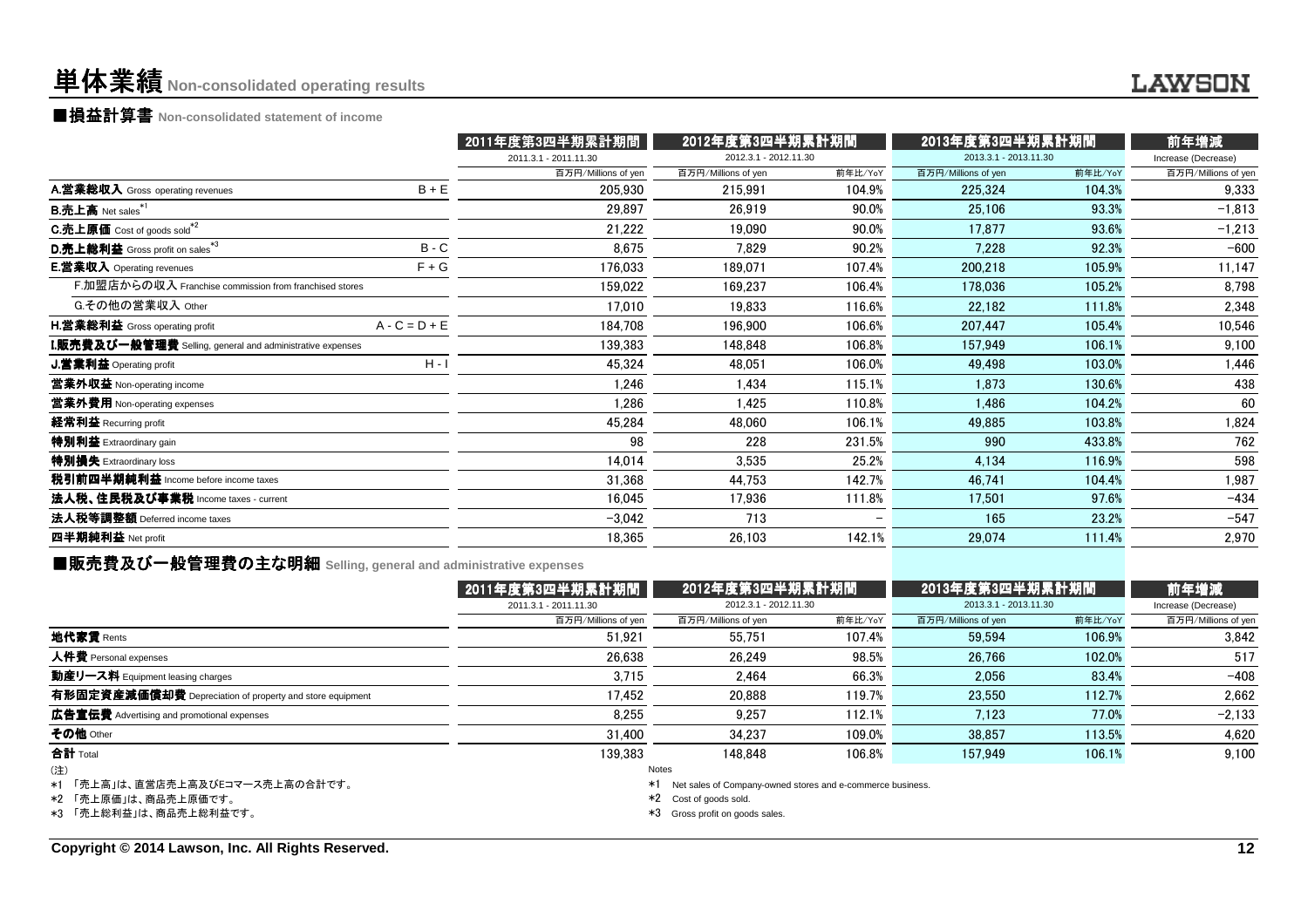## 単体業績**Non-consolidated operating results**

### ■損益計算書(四半期会計期間) Non-consolidated statement of income<br><del>- - - - - -</del>

|                                                                    |                 | 2011年度第3四半期会計期間       | 2012年度第3四半期会計期間       |         | 2013年度第3四半期会計期間       |         | 前年増減                |
|--------------------------------------------------------------------|-----------------|-----------------------|-----------------------|---------|-----------------------|---------|---------------------|
|                                                                    |                 | 2011.9.1 - 2011.11.30 | 2012.9.1 - 2012.11.30 |         | 2013.9.1 - 2013.11.30 |         | Increase (Decrease) |
|                                                                    |                 | 百万円/Millions of yen   | 百万円/Millions of yen   | 前年比/YoY | 百万円/Millions of yen   | 前年比/YoY | 百万円/Millions of yen |
| A.営業総収入 Gross operating revenues                                   | $B + E$         | 69,117                | 70,648                | 102.2%  | 75.176                | 106.4%  | 4,528               |
| B.売上高 Net sales*1                                                  |                 | 9.989                 | 8.181                 | 81.9%   | 8.203                 | 100.3%  | 22                  |
| <b>C.売上原価</b> Cost of goods sold <sup>*2</sup>                     |                 | 7,119                 | 5,799                 | 81.5%   | 5,849                 | 100.9%  | 50                  |
| D.売上総利益 Gross profit on sales*3                                    | $B - C$         | 2,869                 | 2,381                 | 83.0%   | 2,353                 | 98.8%   | $-27$               |
| <b>E.営業収入</b> Operating revenues                                   | $F + G$         | 59.127                | 62,467                | 105.6%  | 66,973                | 107.2%  | 4,506               |
| F.加盟店からの収入 Franchise commission from franchised stores             |                 | 53,714                | 56,499                | 105.2%  | 59,072                | 104.6%  | 2,572               |
| G.その他の営業収入 Other                                                   |                 | 5.413                 | 5,967                 | 110.2%  | 7.901                 | 132.4%  | 1,933               |
| <b>H.営業総利益</b> Gross operating profit                              | $A - C = D + E$ | 61,997                | 64,849                | 104.6%  | 69.327                | 106.9%  | 4,478               |
| ${\bf I}.$ 販売費及び一般管理費 Selling, general and administrative expenses |                 | 46,280                | 48,030                | 103.8%  | 52,143                | 108.6%  | 4,113               |
| J.営業利益 Operating profit                                            | $H - I$         | 15,716                | 16,819                | 107.0%  | 17.184                | 102.2%  | 365                 |
| 営業外収益 Non-operating income                                         |                 | 320                   | 389                   | 121.3%  | 646                   | 166.2%  | 257                 |
| 営業外費用 Non-operating expenses                                       |                 | 407                   | 402                   | 98.6%   | 391                   | 97.3%   | $-10$               |
| 経常利益 Recurring profit                                              |                 | 15,629                | 16,805                | 107.5%  | 17,439                | 103.8%  | 633                 |
| 特別利益 Extraordinary gain                                            |                 | 42                    | 19                    | 45.3%   | 403                   |         | 384                 |
| 特別損失 Extraordinary loss                                            |                 | 300                   | 398                   | 132.6%  | 1,394                 | 350.4%  | 996                 |
| 税引前四半期純利益 Income before income taxes                               |                 | 15,371                | 16,426                | 106.9%  | 16,448                | 100.1%  | 21                  |
| 法人税、住民税及び事業税 Income taxes - current                                |                 | 5,449                 | 6.210                 | 114.0%  | 5.740                 | 92.4%   | $-470$              |
| 法人税等調整額 Deferred income taxes                                      |                 | 731                   | 762                   | 104.1%  | 754                   | 99.0%   | $-7$                |
| 四半期純利益 Net profit                                                  |                 | 9,190                 | 9,453                 | 102.9%  | 9,953                 | 105.3%  | 499                 |
|                                                                    |                 |                       |                       |         |                       |         |                     |

### ■販売費及び一般管理費の主な明細(四半期会計期間 (四半期会計期間) **Selling, general and administrative expenses**

|                                                          | 2011年度第3四半期会計期間       | 2012年度第3四半期会計期間                                                  |         | 2013年度第3四半期会計期間       |         | 前年増減                |  |
|----------------------------------------------------------|-----------------------|------------------------------------------------------------------|---------|-----------------------|---------|---------------------|--|
|                                                          | 2011.9.1 - 2011.11.30 | 2012.9.1 - 2012.11.30                                            |         | 2013.9.1 - 2013.11.30 |         | Increase (Decrease) |  |
|                                                          | 百万円/Millions of yen   | 百万円/Millions of yen                                              | 前年比/YoY | 百万円/Millions of yen   | 前年比/YoY | 百万円/Millions of yen |  |
| 地代家賃 Rents                                               | 17.572                | 19.017                                                           | 108.2%  | 20.065                | 105.5%  | 1.047               |  |
| 人件費 Personal expenses                                    | 9.097                 | 8.532                                                            | 93.8%   | 8.843                 | 103.6%  | 310                 |  |
| 動産リース料 Equipment leasing charges                         | 1.109                 | 760                                                              | 68.5%   | 663                   | 87.3%   | $-96$               |  |
| 有形固定資産減価償却費 Depreciation of property and store equipment | 6.224                 | 7.442                                                            | 119.6%  | 8.295                 | 111.5%  | 853                 |  |
| 広告宣伝費 Advertising and promotional expenses               | 2,654                 | 2.159                                                            | 81.4%   | 2.098                 | 97.2%   | $-61$               |  |
| その他 Other                                                | 9.622                 | 10.117                                                           | 105.1%  | 12.176                | 120.4%  | 2,059               |  |
| <b>合計</b> Total                                          | 46.280                | 48.030                                                           | 103.8%  | 52.143                | 108.6%  | 4,113               |  |
| (注)                                                      |                       | Notes                                                            |         |                       |         |                     |  |
| *1 「売上高」は、直営店売上高及びEコマース売上高の合計です。                         |                       | Net sales of Company-owned stores and e-commerce business.<br>*1 |         |                       |         |                     |  |
| *2 「売上原価」は、商品売上原価です。                                     |                       | *2 Cost of goods sold.                                           |         |                       |         |                     |  |
| *3 「売上総利益」は、商品売上総利益です。                                   |                       | *3<br>Gross profit on goods sales.                               |         |                       |         |                     |  |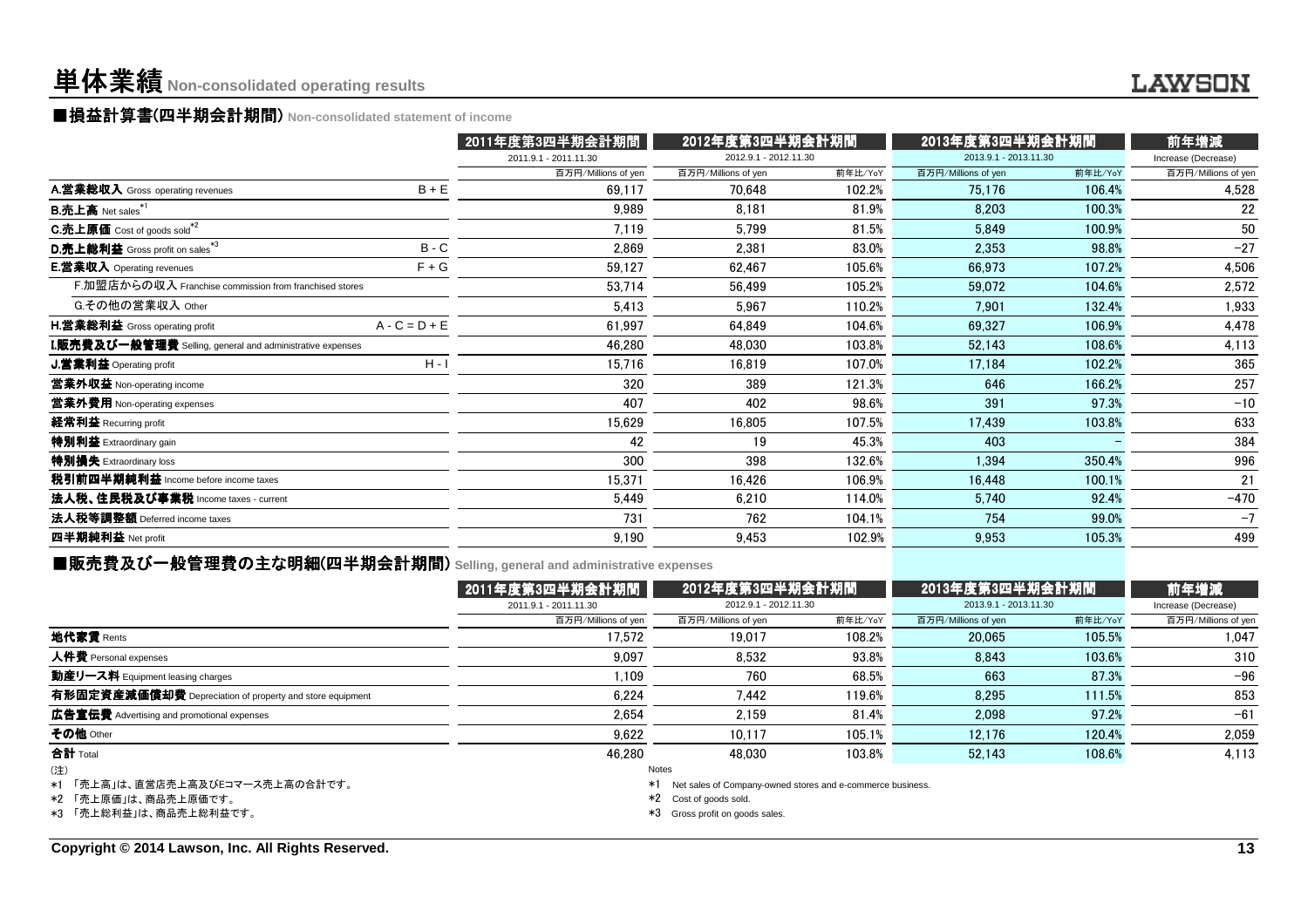## **单体業績** Non-consolidated operating results

### **LAWSON**

| ■投融資の状況                                                     | 2011年度第3四半期累計期間       | 2012年度第3四半期累計期間       | 2013年度第3四半期累計期間       | 前年増減                | 2013年度計画                        |
|-------------------------------------------------------------|-----------------------|-----------------------|-----------------------|---------------------|---------------------------------|
| Capital expenditure                                         | 2011.3.1 - 2011.11.30 | 2012.3.1 - 2012.11.30 | 2013.3.1 - 2013.11.30 | Increase (Decrease) | Forecast / 2013.3.1 - 2014.2.28 |
|                                                             | 百万円/Millions of yen   | 百万円/Millions of yen   | 百万円/Millions of yen   | 百万円/Millions of yen | 百万円/Millions of yen             |
| 新店投資 New store investments                                  | 12.751                | 25.043                | 21,973                | $-3.070$            | 30,500                          |
| 既存店投資 Existing store investments                            | 7.625                 | 5.075                 | 4,311                 | $-764$              | 11,000                          |
| システム関連投資 IT-related investments                             | 5.426                 | 3.415                 | 2.657                 | $-758$              | 4.000                           |
| その他 Other                                                   | 404                   | 1,823                 | 1,114                 | $-709$              | 5,000                           |
| 投資小計 Subtotal                                               | 26.208                | 35,357                | 30,056                | $-5,301$            | 50,500                          |
| 出資•融資 Investments and advances                              | 15.239                | 8.286                 | 8,454                 | 168                 | 11,500                          |
| リース Leases                                                  | 13.380                | 13.746                | 20,319                | 6.573               | 28,000                          |
| 合計 Total                                                    | 54.828                | 57.390                | 58.830                | 1.440               | 90,000                          |
| 有形固定資産減価償却費<br>Depreciation of property and store equipment | 17.452                | 20.888                | 23,550                | 2.662               | 33,300                          |
| 無形固定資産償却費 Amortization of intangible assets                 | 5.740                 | 6.266                 | 6.536                 | 270                 | 9,000                           |
| 減価償却費計 Total depreciation and amortization                  | 23.192                | 27.154                | 30.086                | 2.932               | 42.300                          |

(注)

\* 2013年度のリース債務の返済による支出は10,077百万円です。

Notes

\* The amount of repayments of lease obligations is 10,077million of yen in FY2013.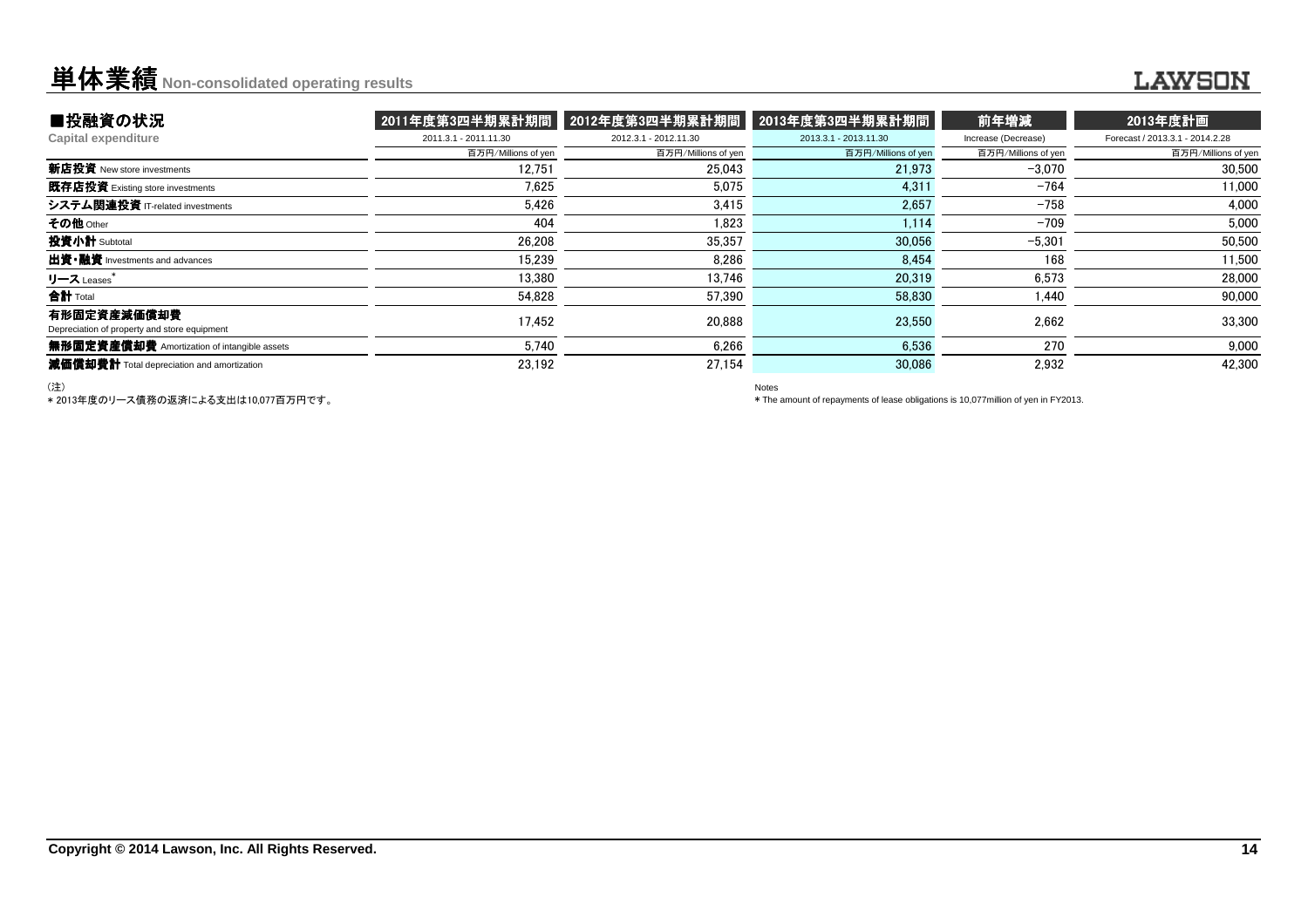## 単体業績**Non-consolidated operating results**

### **LAWSON**

## ■貸借対照表 **Non-consolidated balance sheet**

|                                                                            | 2011年度<br>(2012年2月29日現在) | 2012年度<br>(2013年2月28日現在) | 2013年度第3四半期<br>(2013年11月30日現在) | 2012年度末からの増減                       |
|----------------------------------------------------------------------------|--------------------------|--------------------------|--------------------------------|------------------------------------|
|                                                                            | FY2011 (As of 2012.2.29) | FY2012 (As of 2013.2.28) | FY2013 (As of 2013.11.30)      | Increase (Decrease) from 2013.2.28 |
| [資産の部 Assets]                                                              | 百万円/Millions of yen      | 百万円/Millions of yen      | 百万円/Millions of yen            | 百万円/Millions of yen                |
| 流動資産 Current assets                                                        | 137.840                  | 137.523                  | 159.428                        | 21,904                             |
| 現金及び預金 Cash and deposits                                                   | 75,389                   | 67.420                   | 69.047                         | 1,627                              |
| 加盟店貸勘定 Accounts receivable - due from franchised stores                    | 18,064                   | 23,544                   | 31,990                         | 8,445                              |
| 商品 Merchandise inventories                                                 | 807                      | 763                      | 893                            | 129                                |
| 前払費用 Prepaid expenses                                                      | 7.070                    | 7.761                    | 9,815                          | 2,054                              |
| 未収入金 Accounts receivable - other                                           | 26.212                   | 30.613                   | 33.514                         | 2.901                              |
| 繰延税金資産 Deferred tax assets                                                 | 3.122                    | 3.097                    | 2.368                          | $-728$                             |
| その他 Other                                                                  | 7,245                    | 4,409                    | 11,890                         | 7,480                              |
| 貸倒引当金 Allowance for doubtful accounts                                      | $-73$                    | $-85$                    | $-91$                          | $-5$                               |
| 固定資産 Non-current assets                                                    | 362,826                  | 395,096                  | 411,908                        | 16,811                             |
| 有形固定資産 Property, plant and equipment                                       | 162.075                  | 187.341                  | 204.938                        | 17,597                             |
| ・建物及び構築物 Buildings and structures                                          | 97,812                   | 109,201                  | 117,251                        | 8,050                              |
| ・車両運搬具及び工具器具備品 Vehicles, tools, furniture and fixtures                     | 11.884                   | 12.312                   | 10.453                         | $-1,859$                           |
| •リース資産 Lease assets                                                        | 43,787                   | 55,705                   | 66,120                         | 10,415                             |
| •その他 Other                                                                 | 8.591                    | 10.122                   | 11.113                         | 991                                |
| 無形固定資産 Intangible assets                                                   | 27,413                   | 24.546                   | 20.414                         | $-4,132$                           |
| 投資その他の資産 Investments and other assets                                      | 173,337                  | 183,208                  | 186.555                        | 3,346                              |
| •関係会社株式 Stocks of subsidiaries and affiliates                              | 27,288                   | 28,140                   | 32.129                         | 3,988                              |
| •関係会社出資金 Investments in capital of subsidiaries and affiliates             | 3,006                    | 9,203                    | 11.950                         | 2,746                              |
| •長期貸付金 Long-term loans receivable                                          | 41,982                   | 37,277                   | 34.797                         | $-2,480$                           |
| ・差入保証金 Lease deposits                                                      | 78.450                   | 81.299                   | 81.174                         | $-125$                             |
| •繰延税金資産 Deferred tax assets                                                | 14,475                   | 15,845                   | 16,528                         | 682                                |
| •その他 Other                                                                 | 9,514                    | 12,601                   | 10,996                         | $-1,604$                           |
| •貸倒引当金 Allowance for doubtful accounts                                     | $-1.380$                 | $-1.159$                 | $-1.020$                       | 139                                |
| 資産合計 Total Assets                                                          | 500,667                  | 532,619                  | 571,336                        | 38,716                             |
| 有形固定資産の減価償却累計額<br>Accumulated depreciation of property and store equipment | 163,004                  | 186,065                  | 204,417                        | 18,351                             |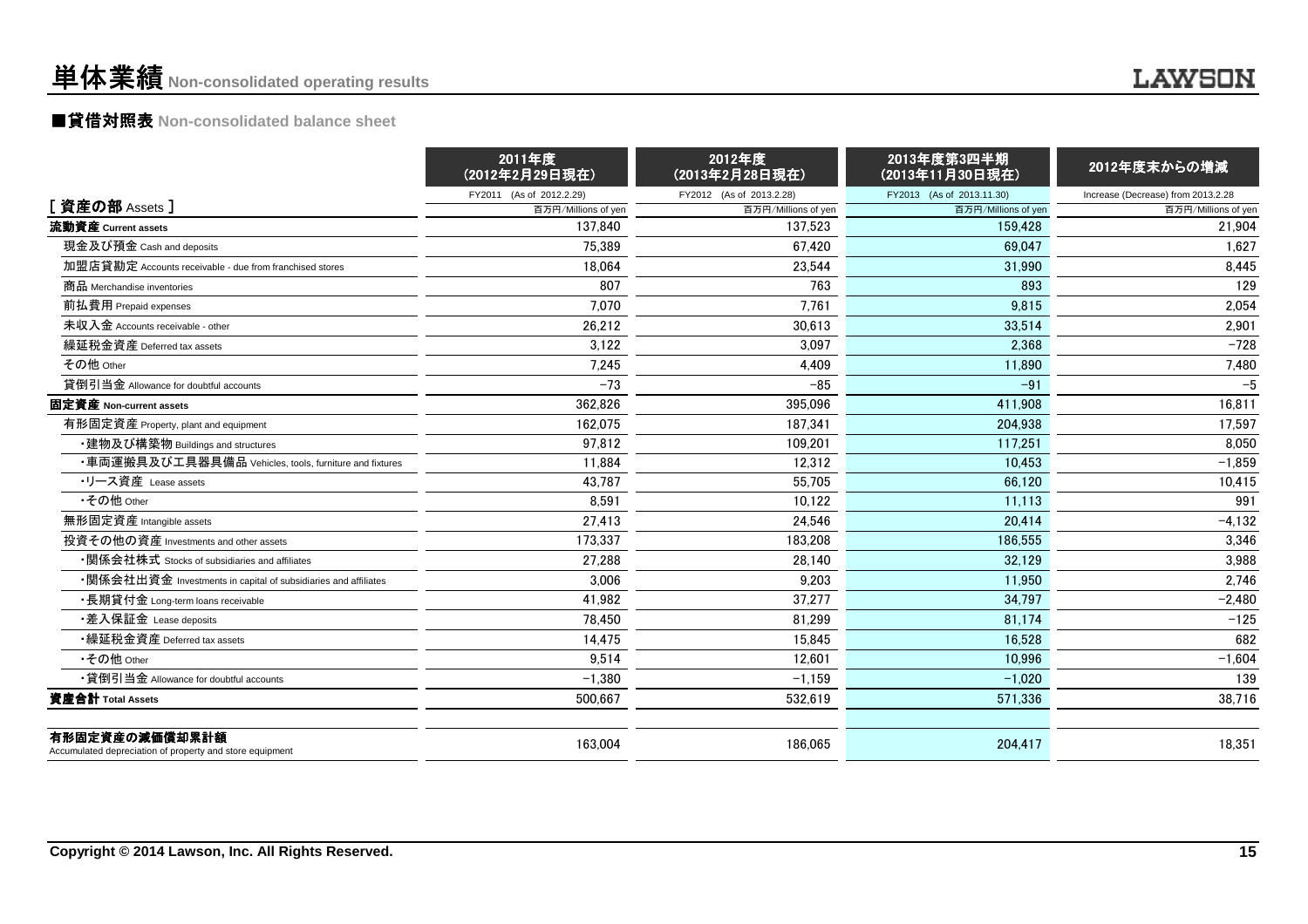## ■貸借対照表 **Non-consolidated balance sheet**

|                                                                             | 2011年度<br>(2012年2月29日現在) | 2012年度<br>(2013年2月28日現在) | 2013年度第3四半期<br>(2013年11月30日現在) | 2012年度末からの増減                       |
|-----------------------------------------------------------------------------|--------------------------|--------------------------|--------------------------------|------------------------------------|
|                                                                             | FY2011 (As of 2012.2.29) | FY2012 (As of 2013.2.28) | FY2013 (As of 2013.11.30)      | Increase (Decrease) from 2013.2.28 |
| [負債の部 Liabilities]                                                          | 百万円/Millions of yen      | 百万円/Millions of yen      | 百万円/Millions of yen            | 百万円/Millions of yen                |
| 流動負債 Current liabilities                                                    | 196,405                  | 205,548                  | 227,079                        | 21,530                             |
| 買掛金 Accounts payable - trade                                                | 72,752                   | 72.727                   | 86.354                         | 13,626                             |
| 加盟店借勘定 Accounts payable - due to franchised stores                          | 1,006                    | 1.062                    | 764                            | $-297$                             |
| 関係会社短期借入金 Short-term loans payable to subsidiaries and affiliates           | 15.830                   | 23,550                   | 24.990                         | 1,440                              |
| リース債務 Lease obligations                                                     | 8,545                    | 11,526                   | 13,227                         | 1,701                              |
| 未払金 Accounts payable - other                                                | 13.902                   | 12.758                   | 15.973                         | 3,215                              |
| 未払法人税等 Income taxes payable                                                 | 14,259                   | 13,614                   | 5,546                          | $-8,068$                           |
| 預り金 Deposits payable                                                        | 63,587                   | 65.443                   | 74.642                         | 9,198                              |
| 賞与引当金 Provision for bonuses                                                 | 3,012                    | 2,365                    | 1.079                          | $-1,286$                           |
| ポイント引当金 Provision for point card certificates                               | 556                      | 215                      | 146                            | $-69$                              |
| その他 Other                                                                   | 2.952                    | 2.285                    | 4,354                          | 2.069                              |
| 固定負債 Non-current liabilities                                                | 87,435                   | 99,097                   | 108,205                        | 9,108                              |
| 長期リース債務 Long-term lease obligations                                         | 30.699                   | 41,026                   | 50.614                         | 9,588                              |
| 退職給付引当金 Liability for employees' retirement benefits                        | 8,188                    | 9.108                    | 9,883                          | 775                                |
| 役員退職慰労引当金<br>Provision for retirement benefits to executive officers        | 289                      | 298                      | 345                            | 46                                 |
| 長期預り保証金 Long-term quarantee deposits                                        | 35,718                   | 34,958                   | 32.981                         | $-1,977$                           |
| 資産除去債務 Asset retirement obligations                                         | 11,642                   | 12,999                   | 13,837                         | 838                                |
| その他 Other                                                                   | 897                      | 705                      | 543                            | $-162$                             |
| 負債合計 Total liabilities                                                      | 283,840                  | 304,645                  | 335,285                        | 30,639                             |
| [純資産の部 Net assets]                                                          |                          |                          |                                |                                    |
| 株主資本 Shareholders' equity                                                   | 216,986                  | 228,068                  | 236,196                        | 8,127                              |
| 資本金 Common stock                                                            | 58,506                   | 58,506                   | 58,506                         |                                    |
| 資本剰余金 Additional paid-in capital                                            | 47,707                   | 47,718                   | 47,731                         | 13                                 |
| 利益剰余金 Retained earnings                                                     | 112,400                  | 123,437                  | 131,533                        | 8,095                              |
| 自己株式 Treasury stock                                                         | $-1,627$                 | $-1,593$                 | $-1,575$                       | 18                                 |
| 評価・換算差額等 Valuation and translation adjustments                              | $-602$                   | $-520$                   | $-715$                         | $-195$                             |
| その他有価証券評価差額金<br>Net unrealized gain (loss) on available-for-sale securities | $-35$                    | 46                       | $-148$                         | $-195$                             |
| 土地再評価差額金 Revaluation reserve for land                                       | $-567$                   | $-567$                   | $-567$                         |                                    |
| 新株予約権 Subscription rights to shares                                         | 442                      | 427                      | 571                            | 144                                |
| 純資産合計 Net assets                                                            | 216,826                  | 227,974                  | 236,051                        | 8,076                              |
| 負債純資産合計 Liabilities and net assets                                          | 500.667                  | 532.619                  | 571,336                        | 38,716                             |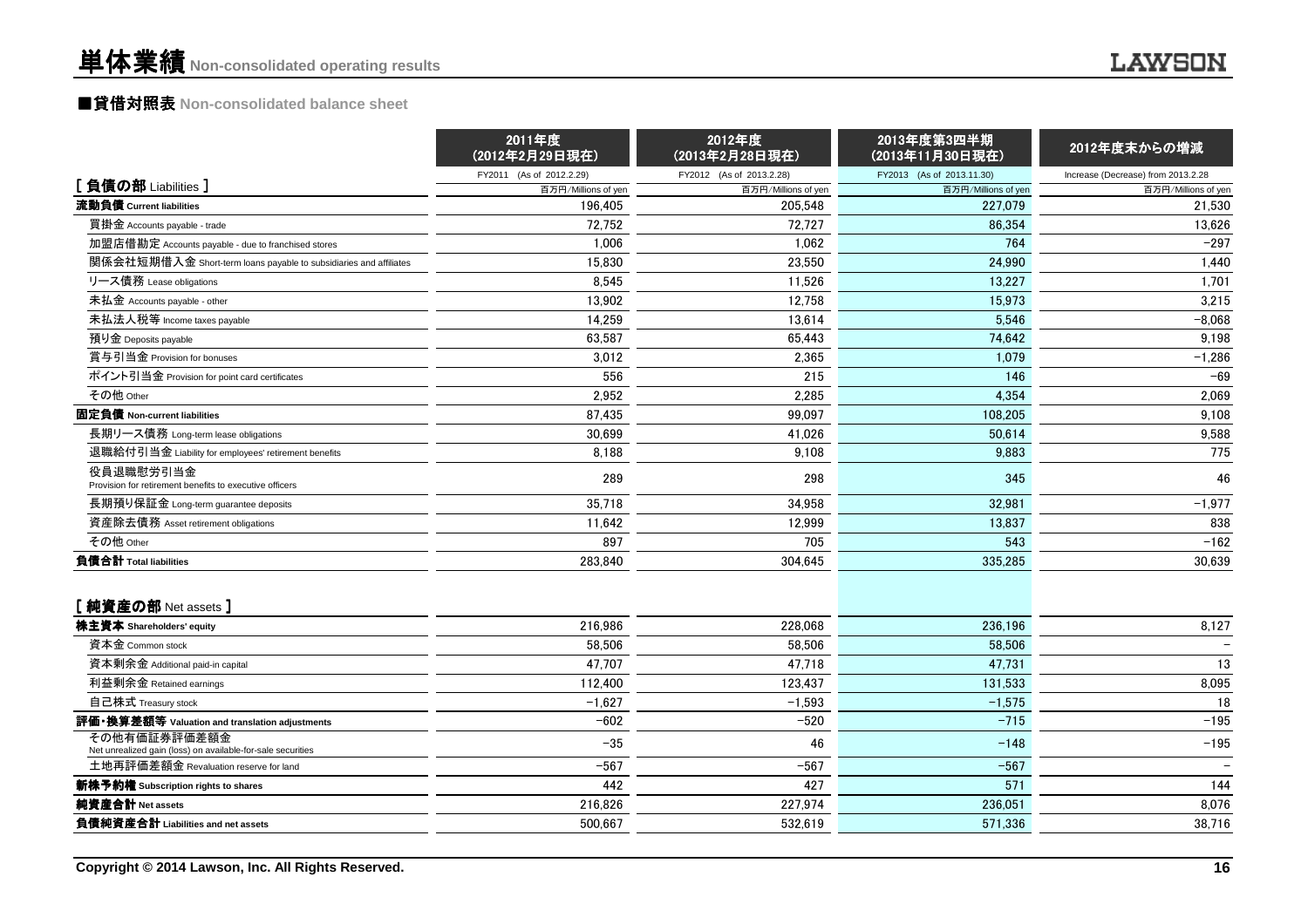## ■国内コンビニエンスストアの店舗数の推移 Number of stores in Japan\*<sup>1</sup>

|                             | 2012年度3Q/FY2012       | 2013年度3Q/FY2013       | 2013年度計画/FY2013(Forecast) |
|-----------------------------|-----------------------|-----------------------|---------------------------|
|                             | 2012.3.1 - 2012.11.30 | 2013.3.1 - 2013.11.30 | 2013.3.1 - 2014.2.28      |
| 単体 Non-consolidated         |                       |                       |                           |
| 開店 Opening (店/Store)        | 720                   | 556                   | 800                       |
| <b>閉店</b> Closure (店/Store) | 149                   | 250                   | 400                       |
| うち置換(-) Re-location(-)      | 52                    | 54                    |                           |
| 純増 Net Increase (店/Store)   | 571                   | 306                   | 400                       |
| 総店舗数 Total number of stores | 9,636                 | 10,058                | 10,152                    |
| グループ会社 Group company        |                       |                       |                           |
| 開店 Opening (店/Store)        | 71                    | 130                   | 150                       |
| <b>閉店</b> Closure (店/Store) | 32                    | 30                    | 50                        |
| 純増 Net Increase (店/Store)   | 39                    | 100                   | 100                       |
| 総店舗数 Total number of stores | 1,431                 | 1,478                 | 1,478                     |
| グループ計 Total*2               |                       |                       |                           |
| 開店 Opening (店/Store)        | 782                   | 681                   | 950                       |
| <b>閉店</b> Closure (店/Store) | 172                   | 275                   | 450                       |
| 純増 Net Increase (店/Store)   | 610                   | 406                   | 500                       |
| 総店舗数 Total number of stores | 11,067                | 11,536                | 11,630                    |

(注)

 \*1 上記の表の数値は、当社グループの運営するコンビニエンスストアの店舗数であり、(株)九九プラス、(株)ローソン沖縄、(株)ローソン富山、(株)ローソン南九州、(株)ローソン熊本の運営する店舗数を含みます。

\*2 「グループ計」の「開店」及び「閉店」の数値は、グループ間での業態変更店舗数を除いています。

Notes

 \*1 The number of stores is a total number of stores operated by the Lawson group including the number of stores operated byNinety-nine Plus, Inc., Lawson Okinawa, Inc., Lawson Toyama, Inc., Lawson Minamikyushu, Inc. and Lawson Kumamoto, Inc.

\*2 The stores of "opening" and "closure" do not include the number of stores which are converted into a different format withinthe Lawson group.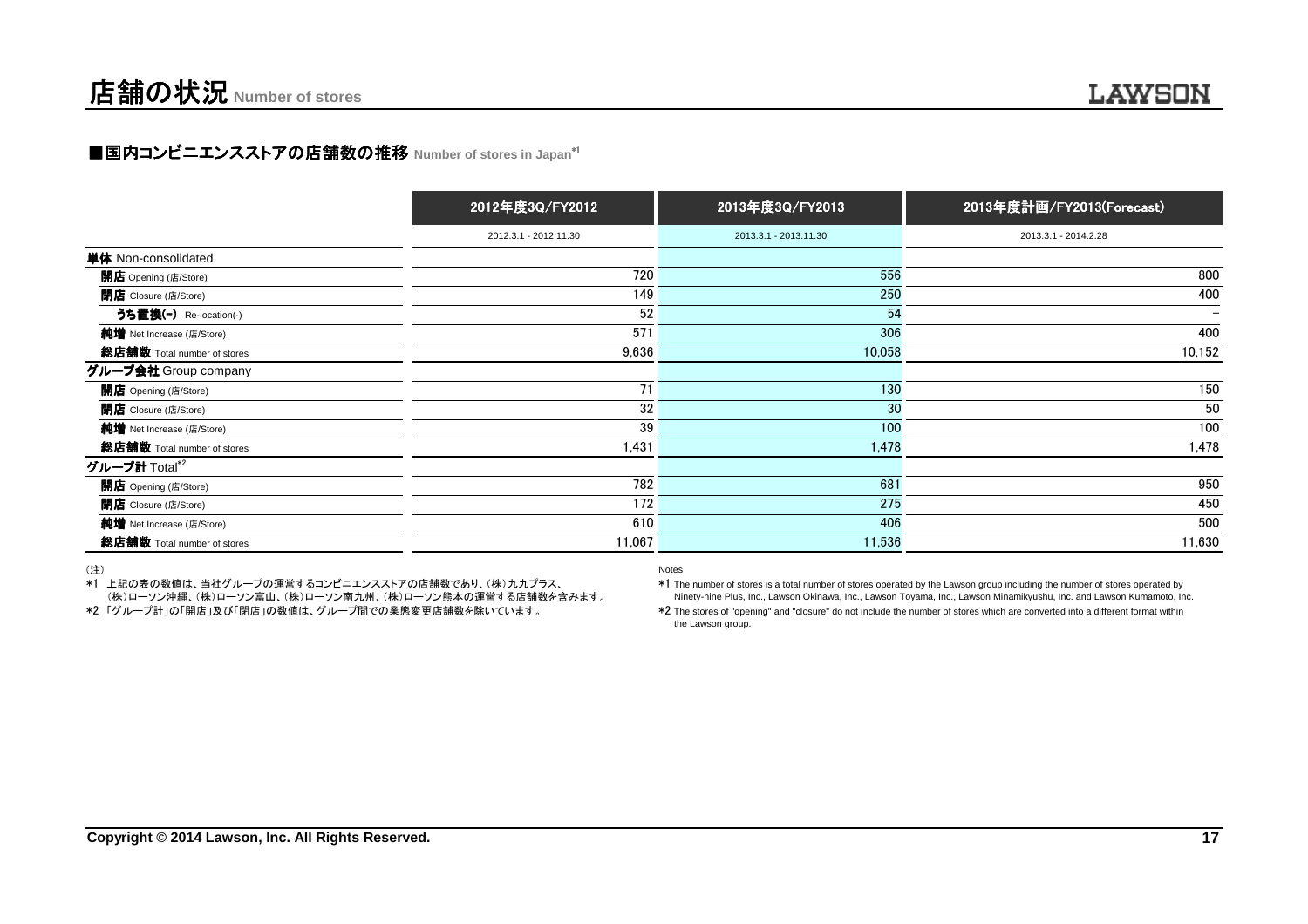### ■国内コンビニエンスストア店舗数 Number of stores in Japan by store type

|                                                         | 2012年11月                 |                          | 2013年2月                  |                          | 2013年11月          |           | 期中増加店舗数                 |
|---------------------------------------------------------|--------------------------|--------------------------|--------------------------|--------------------------|-------------------|-----------|-------------------------|
|                                                         | November, 2012           |                          | February, 2013           |                          | November, 2013    |           | Net increase (decrease) |
|                                                         | 店/Store                  | 構成比/Share                | 店/Store                  | 構成比/Share                | 店/Store           | 構成比/Share | 店/Store                 |
| 株式会社ローソン Lawson, Inc.                                   |                          |                          |                          |                          |                   |           |                         |
| 直営店 Company-owned stores                                |                          |                          |                          |                          |                   |           |                         |
| ローソン LAWSON                                             | 105                      | 0.9%                     | 106                      | 1.0%                     | 114               | 1.0%      | 8                       |
| ナチュラルローソン NATURAL LAWSON                                | 43                       | 0.4%                     | 41                       | 0.4%                     | 36                | 0.3%      | $-5$                    |
| 加盟店 Franchised stores                                   |                          |                          |                          |                          |                   |           |                         |
| Bタイプ Type B                                             | 1,287                    | 11.6%                    | 1,292                    | 11.6%                    | 1,242             | 10.8%     | $-50$                   |
| Gタイプ Type G                                             | 2.254                    | 20.4%                    | 2.236                    | 20.1%                    | 2.129             | 18.5%     | $-107$                  |
| Cタイプ Type C                                             | 5.879                    | 53.1%                    | 6.008                    | 54.0%                    | 6.466             | 56.1%     | 458                     |
| ナチュラルローソン NATURAL LAWSON                                | 68                       | 0.6%                     | 69                       | 0.6%                     | 71                | 0.6%      | $\overline{2}$          |
| 小計 Subtotal                                             | 9,636                    | 87.1%                    | 9,752                    | 87.6%                    | 10,058            | 87.2%     | 306                     |
| 株式会社九九プラス Ninety-nine plus, Inc.                        |                          |                          |                          |                          |                   |           |                         |
| 直営店 Company-owned stores                                |                          |                          |                          |                          |                   |           |                         |
| ローソンストア100 LAWSON STORE100                              | 775                      | 7.0%                     | 729                      | 6.5%                     | 640               | 5.5%      | $-89$                   |
| 加盟店 Franchised stores                                   |                          |                          |                          |                          |                   |           |                         |
| ローソンストア100 LAWSON STORE100                              | 430                      | 3.9%                     | 495                      | 4.4%                     | 572               | 5.0%      | 77                      |
| 小計 Subtotal                                             | 1,205                    | 10.9%                    | 1,224                    | 11.0%                    | 1,212             | 10.5%     | $-12$                   |
| 株式会社ローソン沖縄 Lawson Okinawa, Inc.                         |                          |                          |                          |                          |                   |           |                         |
| 直営店 Company-owned stores                                | $\overline{2}$           | 0.0%                     |                          | 0.0%                     |                   | 0.0%      |                         |
| 加盟店 Franchised stores                                   | 151                      | 1.4%                     | 153                      | 1.4%                     | 159               | 1.4%      | 6                       |
| 小計 Subtotal                                             | 153                      | 1.4%                     | 154                      | 1.4%                     | 160               | 1.4%      | 6                       |
| 株式会社ローソン南九州 Lawson Minamikyushu, Inc.                   |                          |                          |                          |                          |                   |           |                         |
| 直営店 Company-owned stores                                | $\overline{\phantom{a}}$ | $\overline{\phantom{m}}$ | $\overline{\phantom{a}}$ | $\overline{\phantom{m}}$ | 3                 | 0.0%      | 3                       |
| 加盟店 Franchised stores                                   | $\overline{\phantom{0}}$ | $\overline{\phantom{0}}$ | $\overline{\phantom{0}}$ | $\qquad \qquad -$        | 79                | 0.7%      | 79                      |
| 小計 Subtotal                                             | $\overline{\phantom{0}}$ | $\overline{\phantom{0}}$ | $\overline{\phantom{0}}$ |                          | 82                | 0.7%      | 82                      |
| 株式会社ローソン熊本 Lawson Kumamoto, Inc.                        |                          |                          |                          |                          |                   |           |                         |
| 直営店 Company-owned stores                                | $\overline{\phantom{m}}$ | $\overline{\phantom{m}}$ | $\overline{\phantom{a}}$ | $\qquad \qquad -$        | $\qquad \qquad -$ |           |                         |
| 加盟店 Franchised stores                                   | $\qquad \qquad -$        | $\overline{\phantom{0}}$ | $\qquad \qquad -$        | $\qquad \qquad -$        | 24                | 0.2%      | 24                      |
| 小計 Subtotal                                             | $\equiv$                 | $\equiv$                 | $\equiv$                 |                          | 24                | 0.2%      | 24                      |
| 国内コンビニエンスストアグループ店舗数計<br>Total number of stores in Japan | 11.067                   | 100.0%                   | 11,130                   | 100.0%                   | 11.536            | 100.0%    | 406                     |

Notes

(注)

\*国内コンビニエンスストアグループ店舗数計には、2012年12月に単体に吸収した(株)ローソン富山の運営する店舗を含みます。

\*These figures include the number of stores operated by Lawson Toyama, Inc. which became absorbed into the parent company since December, 2012.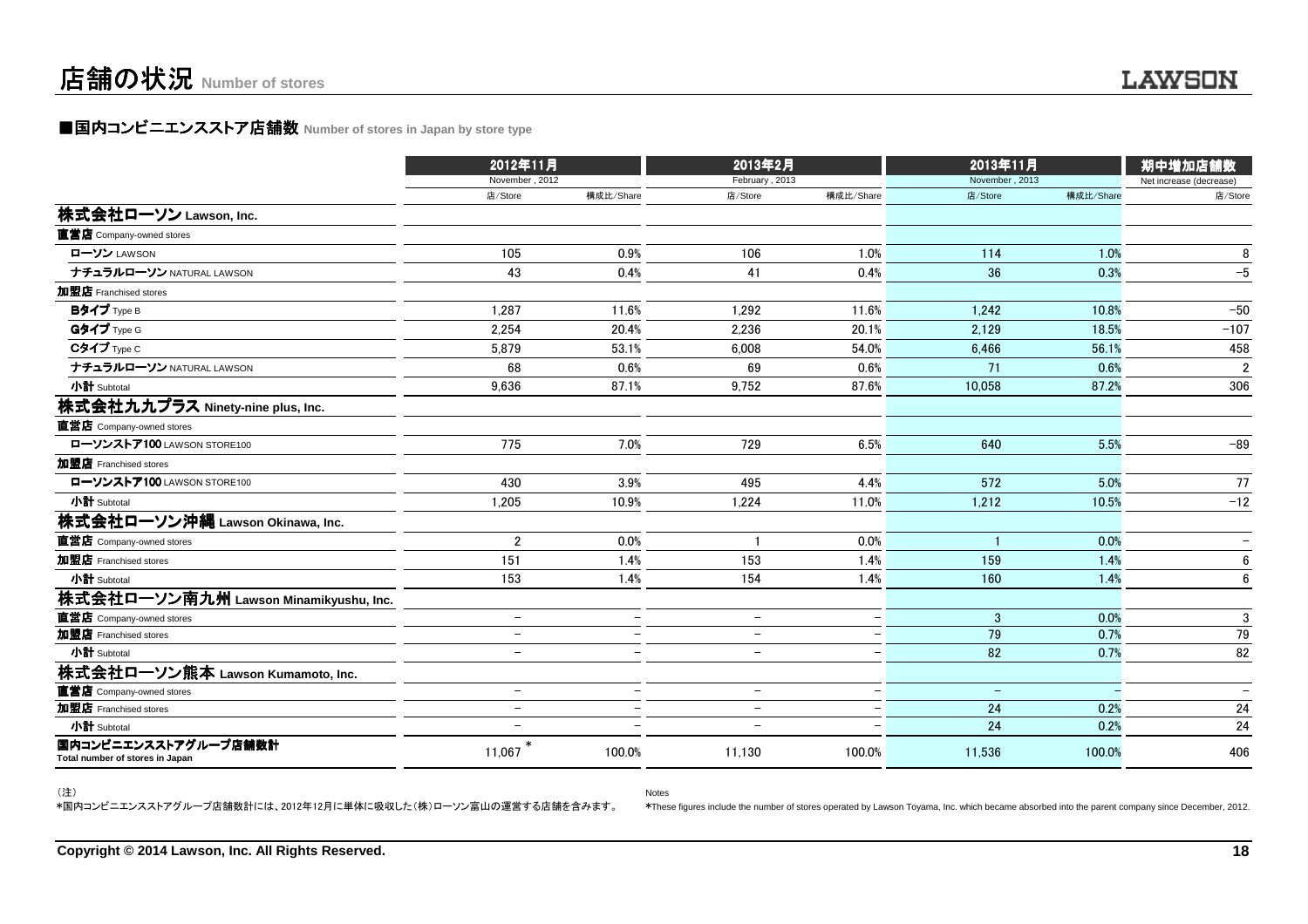### ■海外コンビニエンスストア店舗数<br>Number of convenience stores abroad and

**Number of convenience stores abroad and other segments**

|                                             | 2012年11月                 | 2013年2月        | 2013年11月       | 期中増加店舗数                 |
|---------------------------------------------|--------------------------|----------------|----------------|-------------------------|
|                                             | November, 2012           | February, 2013 | November, 2013 | Net increase (decrease) |
|                                             | 店/Store                  | 店/Store        | 店/Store        | 店/Store                 |
| 上海華聯羅森有限公司<br>Shanghai Hualian Lawson, Inc. | 312                      | 305            | 296            | $-9$                    |
| 重慶羅森便利店有限公司<br>Chongqing Lawson, Inc.       | 54                       | 49             | 75             | 26                      |
| 大連羅森便利店有限公司<br>Dalian Lawson, Inc.          | 8                        | 8              | 15             | $\overline{7}$          |
| 羅森(北京)有限公司<br>Beijing Lawson, Inc.          | $\overline{\phantom{0}}$ | -              | 5              | 5                       |
| Saha Lawson Co., Ltd.                       | $\overline{\phantom{0}}$ | -              | 24             | 24                      |
| PT MIDI UTAMA INDONESIA Tbk                 | 85                       | 83             | 63             | $-20$                   |
| Lawson USA Hawaii, Inc.                     | $\overline{2}$           | $\overline{2}$ |                | $\overline{2}$          |
|                                             |                          |                |                |                         |

### ■その他セグメントの運営する店舗数

**Number of other segments**

|                                                   | 2012年11月       | 2013年2月        | 2013年11月       | 期中増加店舗数                 |
|---------------------------------------------------|----------------|----------------|----------------|-------------------------|
|                                                   | November, 2012 | February, 2013 | November, 2013 | Net increase (decrease) |
|                                                   | 店/Store        | 店/Store        | 店/Store        | 店/Store                 |
| ローソンHMVエンタテイメント<br>Lawson HMV Entertainment, Inc. | 46             | 46             | 52             | 6                       |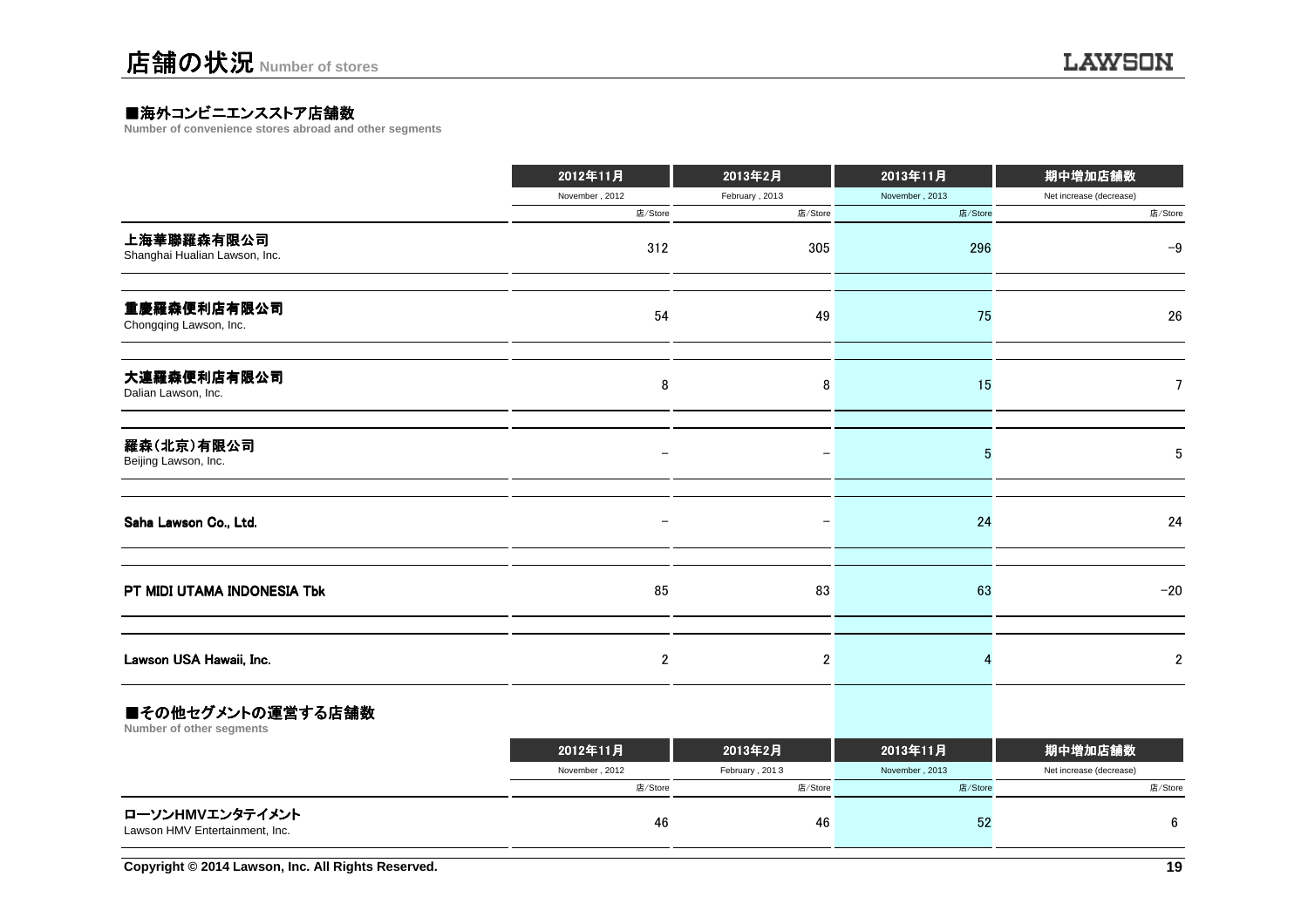### ■都道府県別店舗分布状況 Number of stores by region and prefecture

|                |                         |                        | 2013年2月                    |            | 2013年11月     |                                               |                  | 期中増加店舗数                  |                            |                        |  |
|----------------|-------------------------|------------------------|----------------------------|------------|--------------|-----------------------------------------------|------------------|--------------------------|----------------------------|------------------------|--|
|                |                         |                        | February, 2013             |            |              | November, 2013                                |                  |                          | Net increase (decrease)    |                        |  |
|                |                         | ローソン                   | ローソンストア<br>100             | グループ計      | ローソン         | ローソンストア<br>100                                | グループ計            | ローソン                     | ローソンストア<br>100             | グループ計                  |  |
|                |                         | LAWSON                 | <b>LAWSON STORE</b><br>100 | Total      | LAWSON       | <b>LAWSON STORE</b><br>100                    | Total            | LAWSON                   | <b>LAWSON STORE</b><br>100 | Total                  |  |
|                |                         | 店/Store                | 店/Store                    | 店/Store    | 店/Store      | 店/Store                                       | 店/Store          | 店/Store                  | 店/Store                    | 店/Store                |  |
| 北海道 Hokkaido   | 北海道 Hokkaido            | 576                    | $-$                        | 576        | 596          | $\overline{\phantom{m}}$                      | 596              | 20                       | $\overline{\phantom{m}}$   | 20                     |  |
| 東北 Tohoku      | 青森 Aomori               | 186                    | $\overline{\phantom{m}}$   | 186        | 197          | $\overline{\phantom{m}}$                      | 197              | 11                       | $\overline{\phantom{m}}$   | 11                     |  |
|                | 岩手 Iwate                | 159                    | $\overline{\phantom{m}}$   | 159        | 158          | $\overline{\phantom{m}}$                      | 158              | $-1$                     | $\overline{\phantom{m}}$   | $-1$                   |  |
|                | 宮城 Miyagi               | 172                    | 28                         | 200        | 184          | 29                                            | $\overline{213}$ | 12                       |                            | $\overline{13}$        |  |
|                | 秋田 Akita                | 168                    | $\overline{\phantom{m}}$   | 168        | 178          | $\overline{\phantom{m}}$                      | 178              | $\overline{10}$          | $-$                        | $10$                   |  |
|                | 山形 Yamagata             | 66                     | $\overline{\phantom{m}}$   | 66         | 69           | $\overline{\phantom{m}}$                      | 69               | 3                        | $\overline{\phantom{m}}$   | $\overline{3}$         |  |
|                | 福島 Fukushima            | 91                     | $\overline{\phantom{0}}$   | 91         | 92           | $\overline{\phantom{m}}$                      | 92               |                          | $\overline{\phantom{m}}$   | $\mathbf{1}$           |  |
|                | 小計 Subtotal             | 842                    | 28                         | 870        | 878          | 29                                            | 907              | 36                       |                            | 37                     |  |
| 関東 Kanto       | 茨城 Ibaraki              | 116                    | 8                          | 124        | 125          | 8                                             | 133              | 9                        | $\overline{\phantom{m}}$   | $\boldsymbol{9}$       |  |
|                | 栃木 Tochigi              | 125                    | $\overline{\phantom{m}}$   | 125        | 132          | $\overline{\phantom{a}}$                      | 132              | 7                        | $-$                        | $\overline{7}$         |  |
|                | 群馬 Gunma                | $\overline{80}$        | $\overline{\phantom{m}}$   | 80         | 86           | $\qquad \qquad -$                             | 86               | $6\phantom{1}$           | $\overline{\phantom{m}}$   | $6\overline{6}$        |  |
|                | 埼玉 Saitama              | 397                    | 65                         | 462        | 413          | 63                                            | 476              | 16                       | $-2$                       | 14                     |  |
|                | 千葉 Chiba                | 375                    | 62                         | 437        | 388          | 62                                            | 450              | 13                       | $\overline{\phantom{a}}$   | 13                     |  |
|                | 東京 Tokyo                | 1,133                  | 416                        | 1,549      | 1,137        | 419                                           | 1,556            | $\overline{4}$           | 3                          | $\overline{7}$         |  |
|                | 神奈川 Kanagawa            | 606                    | 193                        | 799        | 635          | 192                                           | 827              | 29                       | $-1$                       | 28                     |  |
|                | 小計 Subtotal             | 2,832                  | 744                        | 3,576      | 2,916        | 744                                           | 3,660            | 84                       | $\overline{\phantom{a}}$   | 84                     |  |
| 甲信越 Koshinetsu | 新潟 Niigata              | 114                    | $-$                        | 114        | 119          | $\overline{\phantom{a}}$                      | 119              | 5                        | $\overline{\phantom{a}}$   | $5\phantom{.0}$        |  |
|                | 山梨 Yamanashi            | 91<br>$\overline{141}$ | $-$<br>$-$                 | 91         | 99<br>151    | $\overline{\phantom{m}}$<br>$\qquad \qquad -$ | 99<br>151        | 8<br>$\overline{10}$     | $-$<br>$-$                 | 8<br>$\overline{10}$   |  |
|                | 長野 Nagano               |                        | $\overline{\phantom{m}}$   | 141        |              | $\overline{\phantom{m}}$                      |                  |                          | $\overline{\phantom{m}}$   |                        |  |
| 北陸 Hokuriku    | 小計 Subtotal             | 346<br>191             | $-$                        | 346<br>191 | 369<br>183   | $\overline{\phantom{a}}$                      | 369<br>183       | 23<br>$-\frac{1}{6}$     | $\overline{\phantom{m}}$   | 23<br>$-8$             |  |
|                | 富山 Toyama               | 99                     | $\overline{\phantom{m}}$   | 99         | 99           | $\overline{\phantom{a}}$                      | 99               | $\overline{\phantom{m}}$ | $\overline{\phantom{m}}$   | $-$                    |  |
|                | 石川 Ishikawa<br>福井 Fukui | 102                    | $\overline{\phantom{m}}$   | 102        |              | $\overline{\phantom{m}}$                      |                  |                          | $\overline{\phantom{m}}$   |                        |  |
|                | 小計 Subtotal             | 392                    | $\overline{\phantom{m}}$   | 392        | 104<br>386   |                                               | 104<br>386       | $\overline{2}$<br>$-6$   | $\overline{\phantom{m}}$   | $\overline{2}$<br>$-6$ |  |
| 東海 Tokai       |                         | 189                    | 16                         | 205        | 196          | -<br>13                                       | 209              | $\overline{7}$           | $-3$                       | $\overline{4}$         |  |
|                | 静岡 Shizuoka<br>愛知 Aichi | 378                    | 135                        | 513        | 394          | 135                                           | 529              | 16                       | $\overline{\phantom{m}}$   | 16                     |  |
|                | 岐阜 Gifu                 | 119                    | 12                         | 131        | 127          | 12                                            | 139              | 8                        | $-$                        | 8                      |  |
|                | 三重 Mie                  | 104                    | $\overline{\phantom{m}}$   | 104        | 107          | $\overline{\phantom{m}}$                      | 107              | 3                        | $\overline{\phantom{m}}$   | 3                      |  |
|                | 小計 Subtotal             | 790                    | 163                        | 953        | 824          | 160                                           | 984              | 34                       | $-3$                       | 31                     |  |
| (注)            |                         |                        |                            |            | <b>Notes</b> |                                               |                  |                          |                            |                        |  |

(注)

上記の表の数値は、当社グループの運営するコンビニエンスストアの店舗数であり、(株)九九プラスの運営する店舗数を含みます。

 The number of stores is a total number of stores operated by the Lawson group including the number of stores operated byNinety-nine Plus, Inc.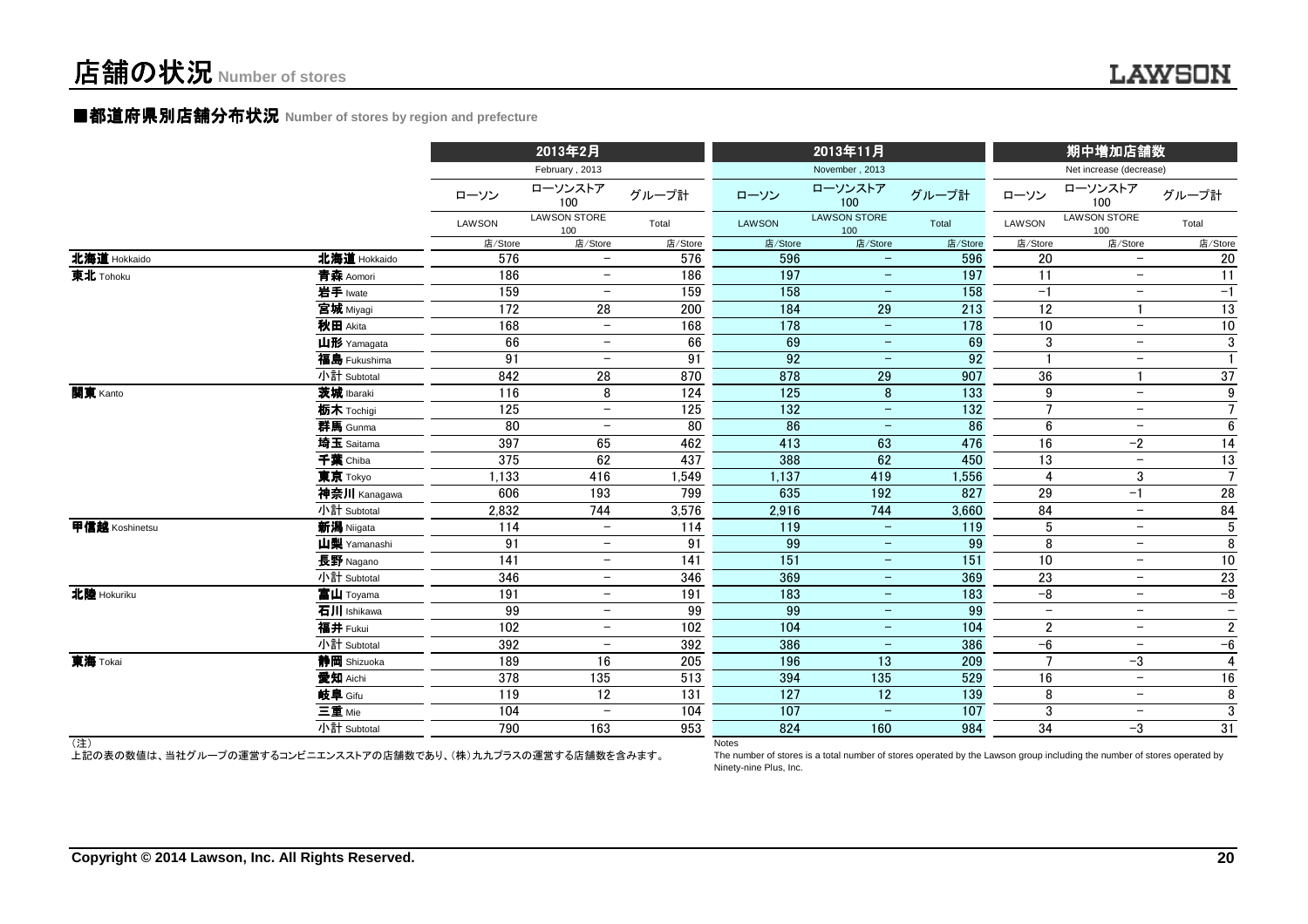### ■都道府県別店舗分布状況 Number of stores by region and prefecture

|                                                         |                                                           |         | 2013年2月                    |                  |               | 2013年11月                   |                  | 期中増加店舗数          |                            |                          |  |
|---------------------------------------------------------|-----------------------------------------------------------|---------|----------------------------|------------------|---------------|----------------------------|------------------|------------------|----------------------------|--------------------------|--|
|                                                         |                                                           |         | February, 2013             |                  |               | November, 2013             |                  |                  | Net increase (decrease)    |                          |  |
|                                                         |                                                           | ローソン    | ローソンストア<br>100             | グループ計            | ローソン          | ローソンストア<br>100             | グループ計            | ローソン             | ローソンストア<br>100             | グループ計                    |  |
|                                                         |                                                           | LAWSON  | <b>LAWSON STORE</b><br>100 | Total            | <b>LAWSON</b> | <b>LAWSON STORE</b><br>100 | Total            | <b>LAWSON</b>    | <b>LAWSON STORE</b><br>100 | Total                    |  |
|                                                         |                                                           | 店/Store | 店/Store                    | 店/Store          | 店/Store       | 店/Store                    | 店/Store          | 店/Store          | 店/Store                    | 店/Store                  |  |
| 近畿 Kinki                                                | 滋賀 Shiga                                                  | 128     | $\overline{7}$             | $\overline{135}$ | 132           | $\overline{7}$             | 139              |                  | $\overline{\phantom{m}}$   | 4                        |  |
|                                                         | 京都 Kyoto                                                  | 221     | 45                         | 266              | 222           | 44                         | 266              |                  | $-1$                       | $\overline{\phantom{0}}$ |  |
|                                                         | 大阪 Osaka                                                  | 848     | 156                        | 1,004            | 849           | 151                        | 1,000            |                  | $-5$                       | $-4$                     |  |
|                                                         | 兵庫 Hyogo                                                  | 550     | 43                         | 593              | 562           | 43                         | 605              | 12               | $\overline{\phantom{m}}$   | 12                       |  |
|                                                         | 奈良 Nara                                                   | 95      | 5                          | 100              | 96            | 4                          | 100              |                  | $-1$                       | $\overline{\phantom{m}}$ |  |
|                                                         | 和歌山 Wakayama                                              | 115     | 3                          | 118              | 114           | $\overline{\phantom{m}}$   | 114              | $-1$             | $-3$                       | $-4$                     |  |
|                                                         | 小計 Subtotal                                               | 1,957   | 259                        | 2,216            | 1,975         | 249                        | 2,224            | 18               | $-10$                      | 8                        |  |
| 中国 Chugoku                                              | 鳥取 Tottori                                                | 98      | $\overline{\phantom{m}}$   | 98               | 105           | $\overline{\phantom{a}}$   | 105              | $\overline{7}$   | $\overline{\phantom{m}}$   | $7\overline{ }$          |  |
|                                                         | 島根 Shimane                                                | 101     | $-$                        | 101              | 107           | $\overline{\phantom{a}}$   | 107              | $\boldsymbol{6}$ | $\overline{\phantom{a}}$   | $6\phantom{.}$           |  |
|                                                         | <b>岡山</b> Okayama                                         | 131     | $\overline{\phantom{m}}$   | 131              | 139           | $\qquad \qquad -$          | 139              | 8                | $\overline{\phantom{m}}$   | 8                        |  |
|                                                         | 広島 Hiroshima                                              | 155     | $\overline{\phantom{a}}$   | 155              | 166           | $-$                        | 166              | 11               | $\overline{\phantom{a}}$   | $\overline{11}$          |  |
|                                                         | $\mathbf{\mathbf{\mu}}$ $\mathbf{\mathbf{\Pi}}$ Yamaguchi | 114     | $\overline{\phantom{m}}$   | 114              | 116           | $\overline{\phantom{m}}$   | 116              | $\overline{2}$   | $\overline{\phantom{m}}$   | $\overline{2}$           |  |
|                                                         | 小計 Subtotal                                               | 599     | $\overline{\phantom{m}}$   | 599              | 633           | $\qquad \qquad -$          | 633              | 34               | $\overline{\phantom{m}}$   | 34                       |  |
| 四国 Shikoku                                              | 徳島 Tokushima                                              | 108     | $\overline{\phantom{m}}$   | 108              | 115           | $\overline{\phantom{m}}$   | 115              | $\overline{7}$   | $-$                        | $\overline{7}$           |  |
|                                                         | 香川 Kagawa                                                 | 104     | $\overline{\phantom{m}}$   | 104              | 110           | $\overline{\phantom{m}}$   | $\overline{110}$ | $\boldsymbol{6}$ | $\overline{\phantom{m}}$   | $6\overline{6}$          |  |
|                                                         | 愛媛 Ehime                                                  | 168     | $\overline{\phantom{m}}$   | 168              | 175           | $\qquad \qquad -$          | 175              | $\overline{7}$   | $\overline{\phantom{m}}$   | $\overline{7}$           |  |
|                                                         | 高知 Kochi                                                  | 64      | $\overline{\phantom{m}}$   | 64               | 66            | $\overline{\phantom{a}}$   | 66               | $\overline{2}$   | $\overline{\phantom{m}}$   | $\overline{2}$           |  |
|                                                         | 小計 Subtotal                                               | 444     | $-$                        | 444              | 466           | $\qquad \qquad -$          | 466              | 22               | $-$                        | 22                       |  |
| 九州 Kyushu                                               | 福岡 Fukuoka                                                | 363     | 30                         | 393              | 376           | 30                         | 406              | 13               | $\overline{\phantom{a}}$   | 13                       |  |
|                                                         | 佐賀 Saga                                                   | 65      | $\overline{\phantom{a}}$   | 65               | 63            | $\equiv$                   | 63               | $-2$             | $-$                        | $-2$                     |  |
|                                                         | 長崎 Nagasaki                                               | 92      | $-$                        | 92               | 99            | $\overline{\phantom{a}}$   | 99               | $\overline{7}$   | $-$                        | $\overline{7}$           |  |
|                                                         | 熊本 Kumamoto                                               | 103     | $-$                        | 103              | 131           | $\overline{\phantom{0}}$   | 131              | 28               | $-$                        | 28                       |  |
|                                                         | 大分 Oita                                                   | 148     | $\overline{\phantom{m}}$   | 148              | 157           | $\qquad \qquad -$          | 157              | 9                | $-$                        | $\boldsymbol{9}$         |  |
|                                                         | 宮崎 Miyazaki                                               | 89      | $-$                        | 89               | 94            | $\overline{\phantom{m}}$   | 94               | $\overline{5}$   | $-$                        | $\overline{5}$           |  |
|                                                         | 鹿児島 Kagoshima                                             | 114     | $\overline{\phantom{m}}$   | 114              | 201           | $\qquad \qquad -$          | 201              | 87               | $\overline{\phantom{m}}$   | 87                       |  |
|                                                         | 小計 Subtotal                                               | 974     | 30                         | 1,004            | 1,121         | 30                         | 1,151            | 147              | $\overline{\phantom{m}}$   | 147                      |  |
| 沖縄 Okinawa                                              | 沖縄 Okinawa                                                | 154     | $\overline{\phantom{0}}$   | 154              | 160           |                            | 160              | 6                | $\overline{\phantom{m}}$   | 6                        |  |
| 国内コンビニエンスストアグループ店舗数計<br>Total number of stores in Japan |                                                           | 9.906   | 1,224                      | 11,130           | 10,324        | 1,212                      | 11,536           | 418              | $-12$                      | 406                      |  |

Notes

(注)

上記の表の数値は、当社グループの運営するコンビニエンスストアの店舗数であり、(株)九九プラス、(株)ローソン沖縄、(株)ローソン南九 州、(株)ローソン熊本の運営する店舗数を含みます。

 The number of stores is a total number of stores operated by the Lawson group including the number of stores operated byNinety-nine Plus, Inc., Lawson Okinawa, Inc., Lawson Minamikyushu, Inc. and Lawson Kumamoto, Inc.